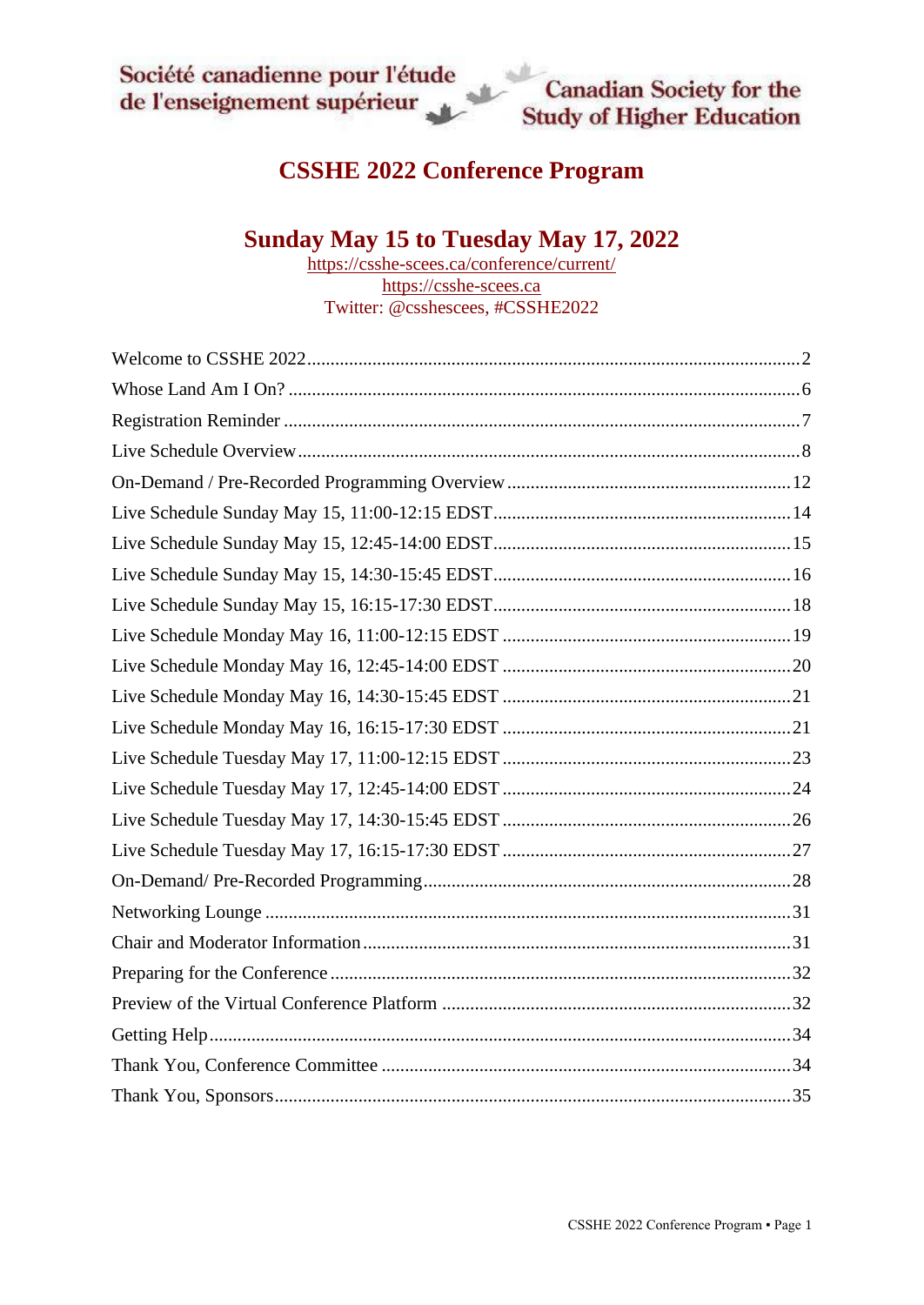

**Welcome to CSSHE 2022**

<span id="page-1-0"></span>*From CSSHE President:*

Dear CSSHE Members and Conference Delegates,

On behalf of the CSSHE Board of Directors and 2022 Conference Committee, it is a great pleasure to welcome you to the 51st annual conference and 52nd birthday of CSSHE. We acknowledge that both the CSSHE office and the Federation office are located on unceded territory of the Algonquin Anishinaabe Nation. We extend our respect to all First Nations, Inuit, and Métis peoples for their valuable contributions, past and present. As we gather from across the world for this conference, we invite you to take a moment to reflect on the land and the people of the territory or land that you are participating from.

Without your contributions as scholars and practitioners in postsecondary education, this conference would not be possible. This year, we were fortunate to have an amazing team to organize and plan the conference. We would like to recognize and show our gratitude to this year's Conference Co-Chairs, Leping Mou and Paul Jenkins, with special thanks to the conference committee: Cathy Kim, Kenisha Blair-Walcott, Lisa Brunner, Julia Burnham, Hayfa Jafar, Sandra Kouritzin, Heather Gray Lamm, Victoria Parlatore, Estefania Toledo, Frances Tuer, Mengge Wu, and You Zhang. We also worked with the support staff at the Federation and are grateful for their continued assistance.

As the only scholarly association that focuses on Canadian postsecondary institutions and systems, CSSHE has played an important role informing and shaping higher education discussions, scholarship, and connections across Canada. We invite you to participate in the live events, take advantage of the Social Networking Lounge times to connect with colleagues, and to check out the On-Demand/Pre-recorded sessions at your pleasure, until June 1, 2022. For this year's conference we especially want to draw your attention to some of the special sessions that we are hosting or co-hosting:

- On Sunday, May 15, 12:45-14:00 EST, CSSHE/CSSE/CSA Flagship event: Transforming our Educational Systems: Responding to the TRC and Federation's "Igniting Change" EDID Recommendations in Education, with Dr. Malinda Smith (University of Calgary), Dr. Sheila Coté-Meek (York University), Dr. Catherine Cook (University of Manitoba) and Dr. D-L Stewart (University of Denver).
- **On Monday, May 16, 11:00-12:15 EST,** CSSHE/CACUSS: Student Affairs Research conversations: Practitioners and Faculty, Facilitators: Jennifer Hamilton (CACUSS) & Michelle Nilson (CSSHE), **Zoom link:**  [https://sfu.zoom.us/j/66137136013?pwd=T2NNcEVBOTQxUzl3NTBnY2hnbG9VU](https://sfu.zoom.us/j/66137136013?pwd=T2NNcEVBOTQxUzl3NTBnY2hnbG9VUT09) [T0](https://sfu.zoom.us/j/66137136013?pwd=T2NNcEVBOTQxUzl3NTBnY2hnbG9VUT09)
- **On Monday, May 16, 11:00 - 12:15 EST,** OTESSA-CSSHE Open event #: 14950007

Metaphors of Ed Tech, with Martin Weller (Open University, UK)

● **Monday, May 16, 12:45 - 2:00 EST,** Keynote: Confronting Privilege and Bridging the Gap: From Rhetoric and Mission Statements to Transformative Change and Social Justice in Higher Education with Dr. D-L Stewart.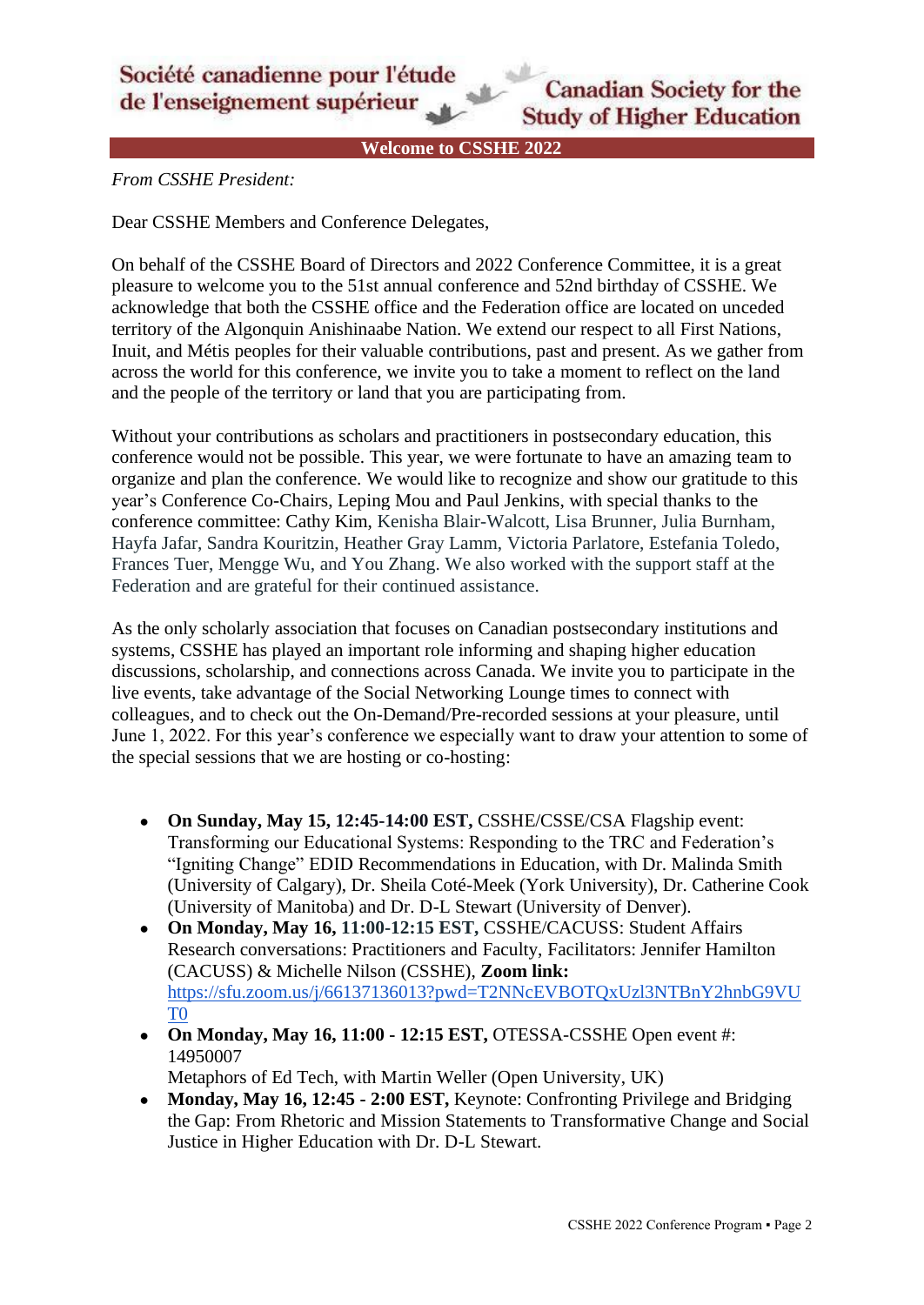#### Société canadienne pour l'étude **Canadian Society for the** de l'enseignement supérieur **Study of Higher Education**

- **Monday, May 16, 14:30 - 15:45 EST,** CSSHE Annual General Meeting (AGM) & Awards Ceremony, **Zoom link**: [https://sfu.zoom.us/j/68036581503?pwd=bnNtcmY5Y2g4MXAyOFZDdVFRdm9Jdz](https://sfu.zoom.us/j/68036581503?pwd=bnNtcmY5Y2g4MXAyOFZDdVFRdm9Jdz09) [09](https://sfu.zoom.us/j/68036581503?pwd=bnNtcmY5Y2g4MXAyOFZDdVFRdm9Jdz09)
- May 15 June 1, 2022, On Demand, Pre-recorded sessions will be available for your viewing.

We hope you have a great conference and look forward to seeing you online and (hopefully) at York University in 2023!

Kind regards,

Michelle Nilson President, CSSHE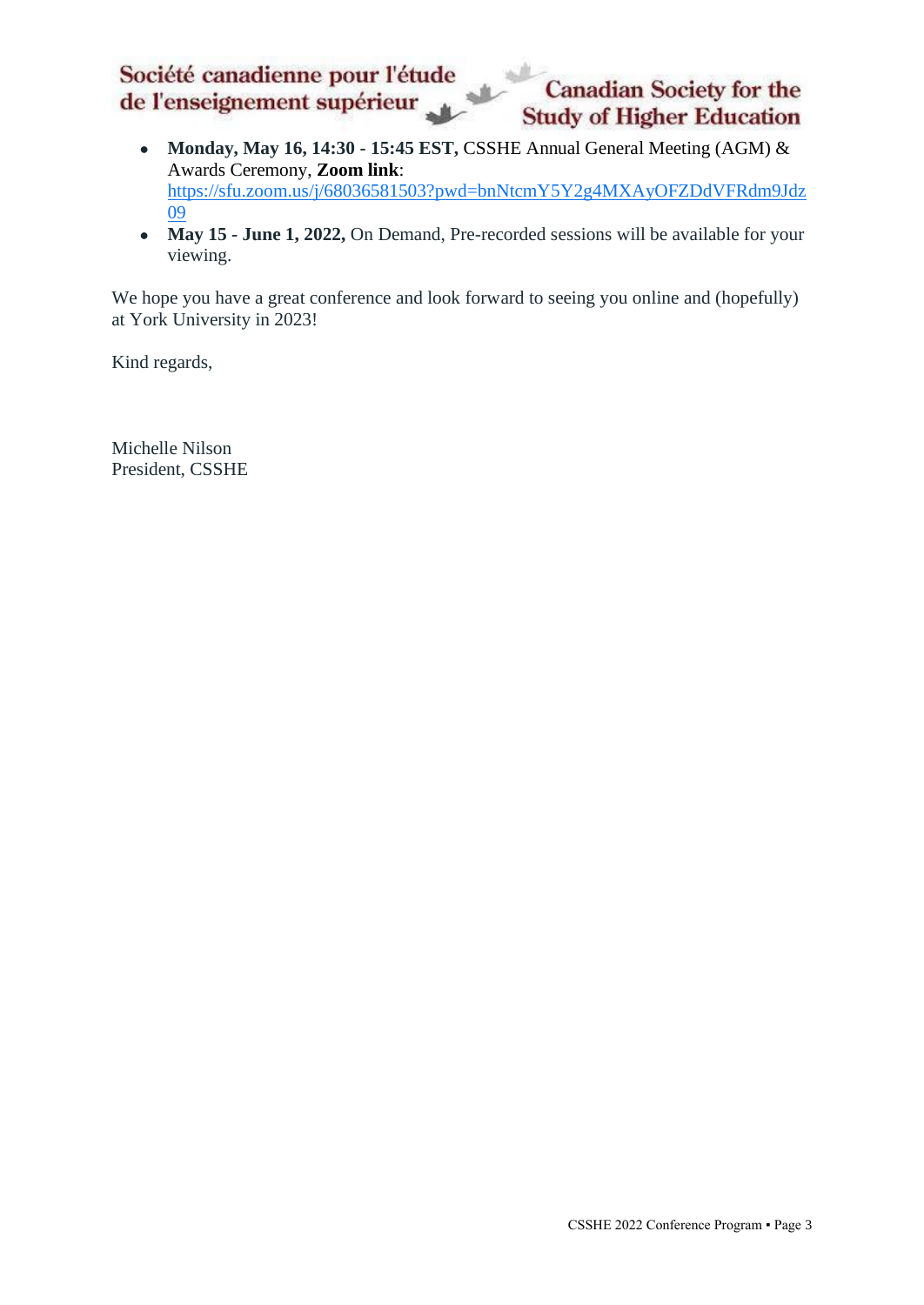

*From the Conference Committee Co-Chairs:*

As a scholarly society devoted to the study of Higher Education as a field of practice and of study, our aim is to generate ideas, facilitate dialogue, and drive transformative action in the life and work of our campuses and institutions. The theme of Congress 2022, *Transitions*, aligns closely with many of the CSSHE's areas of long-standing interest and activity.

Like much of the rest of society, Higher Education is in a state of profound transformation. As we continue to contemplate ways in which Higher Education might be modified and adapted for an uncertain future, through many of the presentations and discussions scheduled over the three days of the conference, it will become clear that we must, like Janus himself, focus our gaze in two directions at once.

On the one hand, we must forecast into the future based on what is going on today and the trends expected to emerge. And on the other hand, we must look to history and examine the past for what it can teach us about how we got to where we are now.

This bi-directional focus can be found throughout this year's conference program. Looking to the future, participants will learn about the ranging impacts of the pandemic on campuses, from leadership to student experience; the shifting foundations and emerging professions and practices in Higher Education; and the online pivot and advance of Ed Tech, A.I. and technologically mediated pedagogies.

Meanwhile, other sessions look instead to the lessons of the past, providing deep and important insights into the colonial legacies that have shaped our institutions and educational systems, and the Equity, Diversity, Inclusion and Decolonization (EDID) initiatives that are consciously re-shaping them in the name of equity and justice.

As the conference co-chairs, and on behalf of the CSSHE's talented conference organizing committee, we are pleased to welcome you to this year's conference. We hope it is a rewarding experience. Once again, we will be meeting in a virtual space, but we have planned many opportunities for connection and the exchange of ideas.

This is our second fully online CSSHE annual conference. We hope most of us are feeling relatively familiar and comfortable with conferencing online. This year, Congress is using the same platform Forj as last year. You may refer to [the Navigational Guide provided by](https://drive.google.com/file/d/1KsCY6Zo2-OZkyvqhiOe6U5cqKmAtCpXa/view?usp=sharing)  [Congress.](https://drive.google.com/file/d/1KsCY6Zo2-OZkyvqhiOe6U5cqKmAtCpXa/view?usp=sharing)

Once you are provided with access to the virtual space, aim to log in and look around before the conference starts so you feel more comfortable with the layout. Importantly, make sure you know how to get help if you need it. The Live Support!

Despite everyone's best efforts, there will probably be a few problems along the way – just as an in-person conference never runs totally smoothly. Please be patient and flexible, respecting that other people's level of comfort, interest and capacity to engage in the online system/the conference may be different from yours.

Beyond technical issues, another consideration is how to seek out and make the most of 'networking sessions', the unplanned interactions that can elevate a conference experience.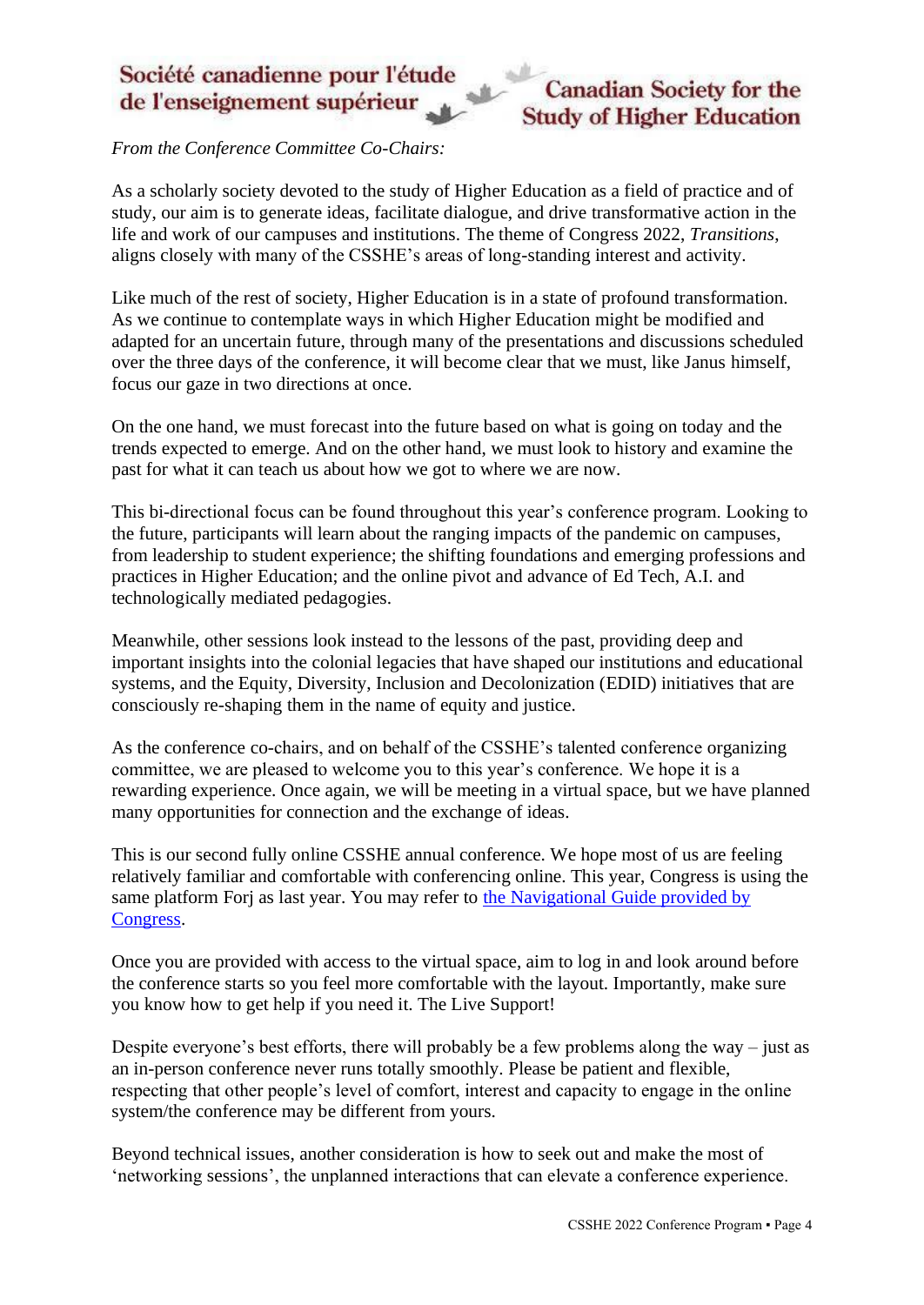# **Canadian Society for the Study of Higher Education**

Feel free to drop in the networking sessions and get to know people in our higher education research community. While we don't have a way to replicate the spontaneity (or the crammed corridors) of an in-person conference, our committee has worked hard to create a mix of open and facilitated social networking and community-building spaces. Everyone is welcome and we encourage you to try these out. Who knows, you might even want to turn your video on and unmute yourself!

We also recognize that you'll need to take into account all the other things that might be going on around you during CSSHE 2022, whether that's homeschooling, caring for family members, completing work/study demands, screen fatigue or something else. Participate in a way that works for *you*. The past two years of the pandemic have placed stress on top of strains that were already there, and we are very grateful that you have carved out the time and space to be part of the CSSHE community.

See you virtually!

Leping Mou and Paul Jenkins

CSSHE 2022 Conference Committee Co-Chairs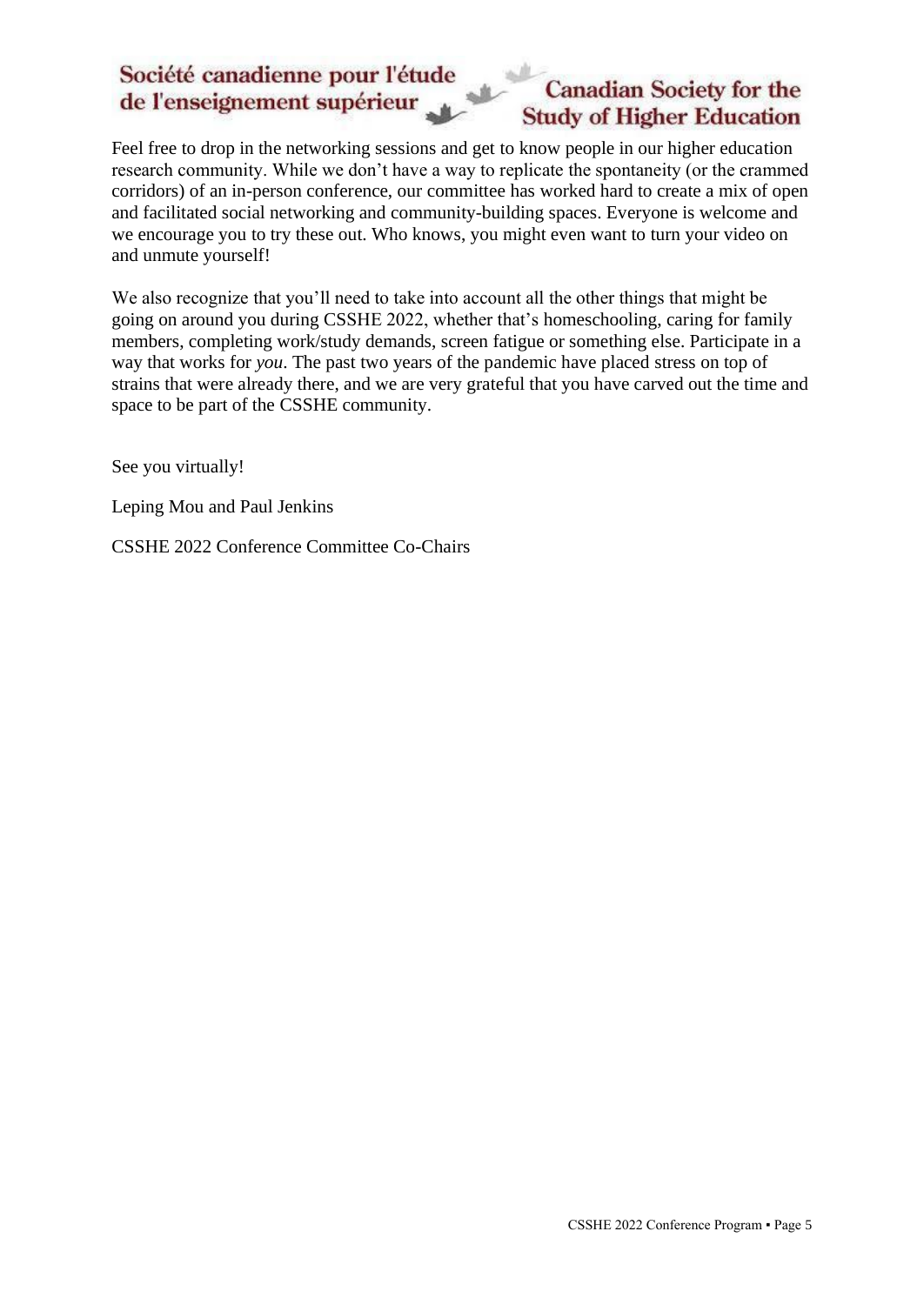**Whose Land Am I On?**

<span id="page-5-0"></span>In line with Better Practices for Inclusive Conferences published as part of [Igniting Changes:](https://www.federationhss.ca/sites/default/files/2021-07/report-faq-en.pdf)  [Final Report and Recommendations,](https://www.federationhss.ca/sites/default/files/2021-07/report-faq-en.pdf) we encourage you to include an acknowledgment of the traditional territory on which the conference is taking place/where you are located at the start of your sessions.

As noted in the report, 'Take the time to learn how to properly pronounce Indigenous names and do the acknowledgement in a meaningful and not tokenistic way. In recent years, land acknowledgements have become common practice in some sectors in Canada. However, it is important to be aware that they have also been criticized by some Indigenous voices. To avoid making a meaningless gesture, see [some critiques](https://apihtawikosisan.com/2016/09/beyond-territorial-acknowledgments/) to [territorial acknowledgements.](https://www.cbc.ca/radio/unreserved/redrawing-the-lines-1.4973363/i-regret-it-hayden-king-on-writing-ryerson-university-s-territorial-acknowledgement-1.4973371) To find out on which traditional territory you are on, visit [Native Land.](https://native-land.ca/) Another resource on this topic is the [Guide to Acknowledging First Peoples and Traditional Territory](https://www.caut.ca/content/guide-acknowledging-first-peoples-traditional-territory) developed by the Canadian Association of University Teachers (CAUT)' (p.78).

*Suggested virtual land acknowledgment statement*: I'd like to acknowledge the Indigenous Peoples of all the lands that we are on today. While we meet here on a virtual platform, we should take a moment to recognize the importance of the land on which we are each located. We acknowledge the territory to reaffirm our commitment and responsibility in building positive relationships between nations and in developing a deep understanding of Indigenous peoples and their cultures. From coast to coast to coast, we acknowledge the ancestral and unceded territory of all Inuit, First Nations, and Métis peoples.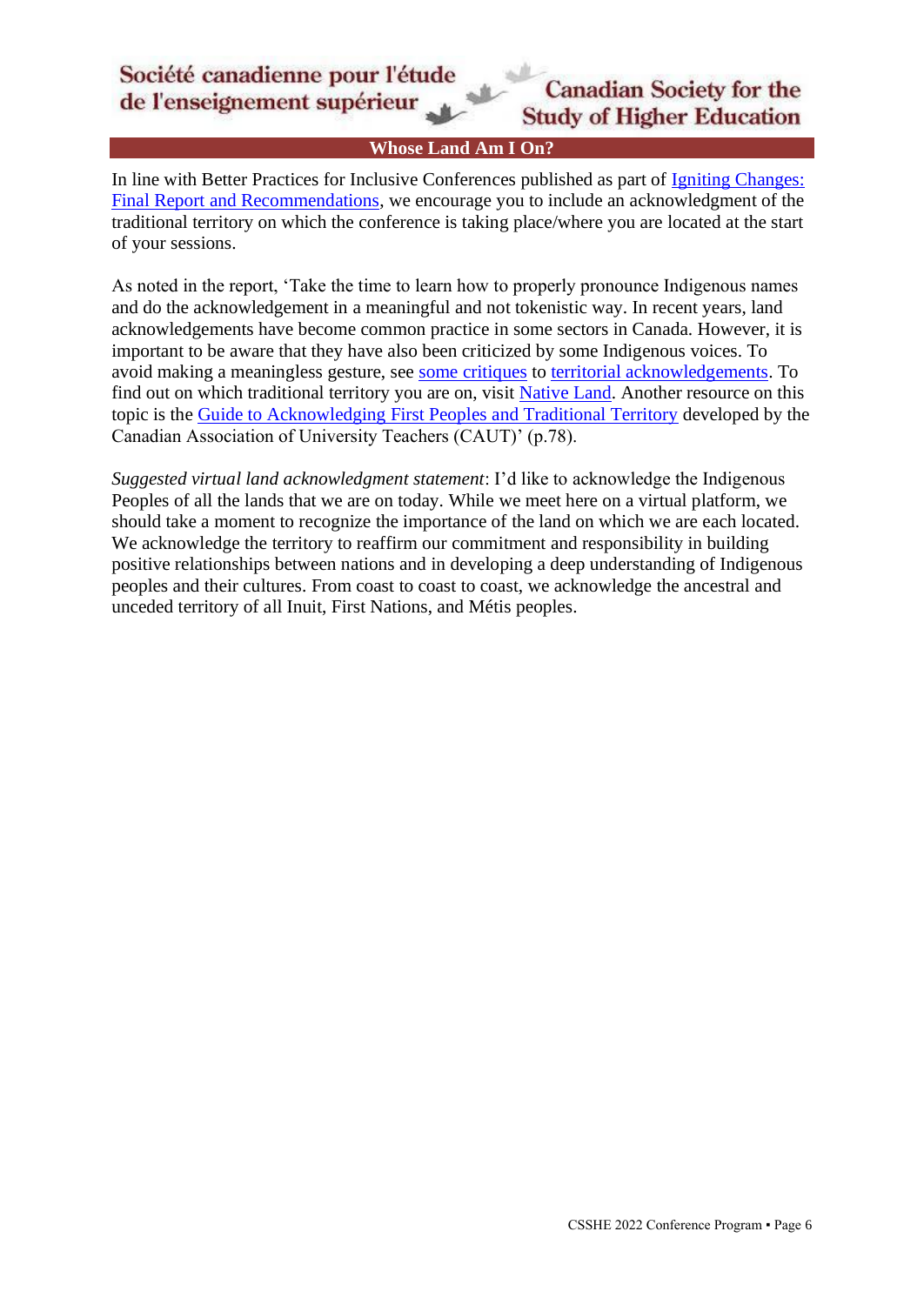**Registration Reminder**

<span id="page-6-0"></span>All presenters/authors featured on the conference program

1) must register for the CSSHE conference,

2) must have current CSSHE membership *and*

3) must register for Congress.

Contributors/co-authors to the work but who will not be presenting should be acknowledged for their contributions in the presentation but will not appear on the program, unless registered.

#### **Registration**

You can find the registration information for Congress 2022 and CSSHE at: <https://fhss.swoogo.com/22-registration-inscription>

Please be reminded that the early bird deadline for Conference registration is March 31. <https://www.federationhss.ca/en/congress/congress-2022/register#categories>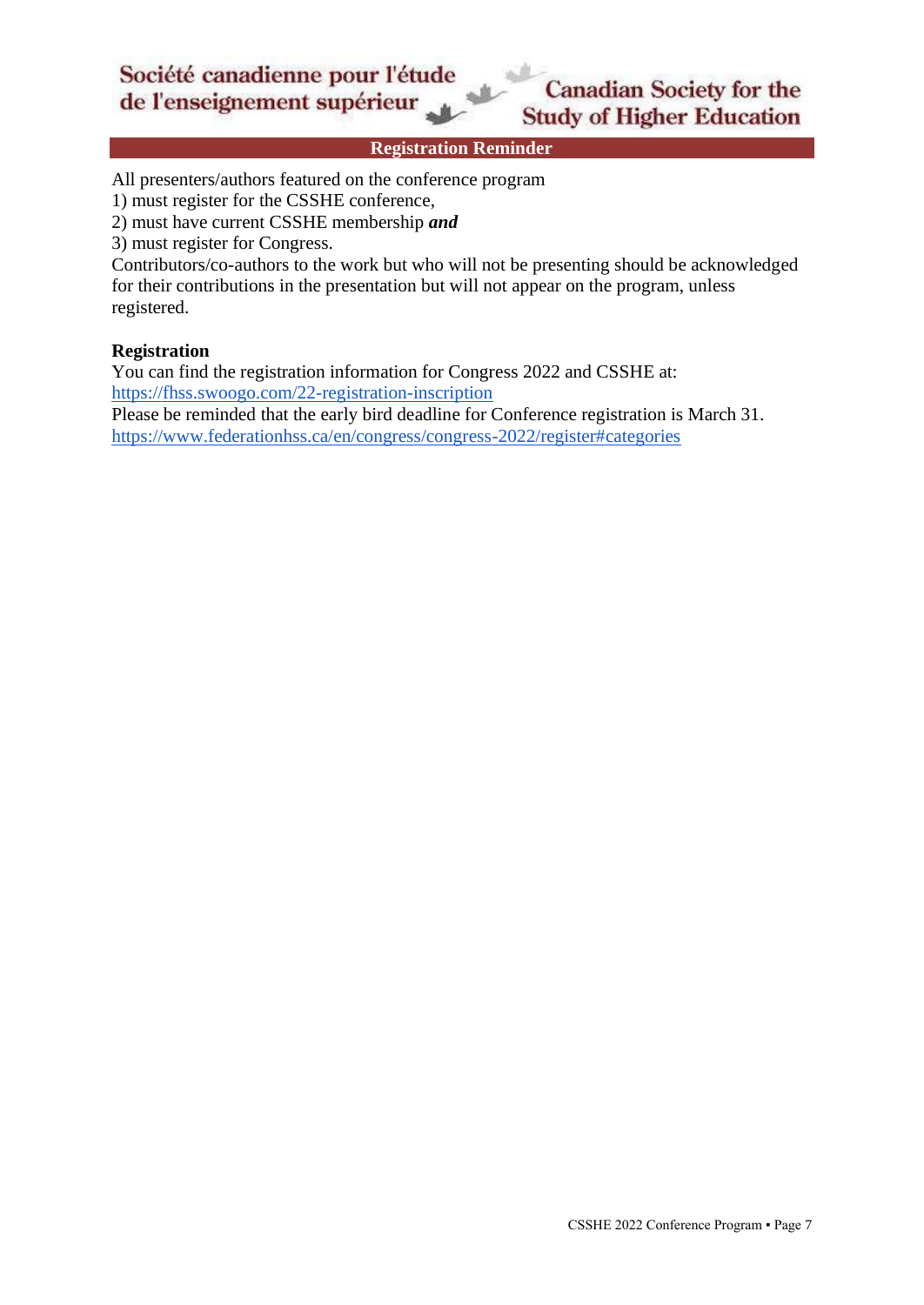#### **Live Schedule Overview**

#### <span id="page-7-0"></span>**\*ALL TIMES EASTERN DAYLIGHT SAVINGS TIME**

| <b>SUNDAY, MAY 15, 2022</b> |                                                                                                                                                                                                                                                                                                                                                                                          |                                                                                                                                                                        |                                                                                                                                                     |                                                                                                                        |                                                       |
|-----------------------------|------------------------------------------------------------------------------------------------------------------------------------------------------------------------------------------------------------------------------------------------------------------------------------------------------------------------------------------------------------------------------------------|------------------------------------------------------------------------------------------------------------------------------------------------------------------------|-----------------------------------------------------------------------------------------------------------------------------------------------------|------------------------------------------------------------------------------------------------------------------------|-------------------------------------------------------|
| <b>EDST</b>                 | Room 1                                                                                                                                                                                                                                                                                                                                                                                   | Room 2                                                                                                                                                                 | Room 3                                                                                                                                              | Room 4                                                                                                                 | Room 5                                                |
| 11.00-12.15                 | $ A-1 $                                                                                                                                                                                                                                                                                                                                                                                  | $A-2$                                                                                                                                                                  | $A-3$                                                                                                                                               | $A-4$                                                                                                                  | $A-5$                                                 |
|                             | <b>Student Access,</b><br>Pathways and<br><b>Transitions</b>                                                                                                                                                                                                                                                                                                                             | <b>CSSHE/CJHE</b><br><b>Invited Session:</b><br><b>Student</b><br>experience and<br>equity issues in<br>higher education                                               | Higher<br><b>Education</b><br>Governance<br>and<br>Organization                                                                                     | Decolonizing<br>practices in<br>Curriculum,<br>Teaching, and<br>Learning                                               | Networking<br>session:<br><b>Meet CJHE</b><br>editors |
| 12.15-12.45                 |                                                                                                                                                                                                                                                                                                                                                                                          | Hallway moments (continue in rooms or move to virtual lounge)                                                                                                          |                                                                                                                                                     |                                                                                                                        |                                                       |
| 12.45-14.00<br>14.00-14.30  | <b>CSSHE/CSSE/CSA Flagship event: Transforming our Educational Systems:</b><br><b>Responding to the TRC and Federation's "Igniting Change" EDID</b><br><b>Recommendations in Education</b><br>With support from the Federation for the Humanities and Social Sciences Aid for<br><b>Interdisciplinary Sessions Fund</b><br>Hallway moments (continue in rooms or move to virtual lounge) |                                                                                                                                                                        |                                                                                                                                                     |                                                                                                                        |                                                       |
| 14.30-15.45                 | $B-1$                                                                                                                                                                                                                                                                                                                                                                                    | $B-2$                                                                                                                                                                  | $B-3$                                                                                                                                               | $B-4$                                                                                                                  | $B-5$                                                 |
|                             | <b>Assessment and</b><br><b>Evaluation</b><br><b>Approaches</b>                                                                                                                                                                                                                                                                                                                          | "To live and learn Leading<br>together":<br><b>Exploring the</b><br>past and present<br>of the<br><b>International</b><br>House movement<br>in Canada and<br>elsewhere | Provincial<br>Labour<br><b>Associations</b><br>during a time of<br>pandemic:<br><b>Transitions</b> in<br>pursuit of safe<br>and healthy<br>campuses | International<br><b>Student</b><br>Participation in<br>Canadian<br>Universities                                        | Networking<br>session                                 |
| 15.45-16.15                 |                                                                                                                                                                                                                                                                                                                                                                                          | Hallway moments (continue in rooms or move to virtual lounge)                                                                                                          |                                                                                                                                                     |                                                                                                                        |                                                       |
| 16.15-17.30                 | $ C-1 $                                                                                                                                                                                                                                                                                                                                                                                  | $C-2$                                                                                                                                                                  | $C-3$                                                                                                                                               | $C-4$                                                                                                                  | $C-5$                                                 |
|                             | Roundtable<br>Session 1                                                                                                                                                                                                                                                                                                                                                                  | <b>Community</b><br>Engagement                                                                                                                                         | <b>International</b><br>and<br>Comparative<br>Higher<br><b>Education</b>                                                                            | [Workshop]<br><b>Cultivating a</b><br><b>Culture of</b><br><b>Inquiry to</b><br><b>Support Student</b><br><b>Needs</b> | Networking<br>session                                 |
| 17.30-18.00                 | Hallway moments (continue in rooms or move to virtual lounge)                                                                                                                                                                                                                                                                                                                            |                                                                                                                                                                        |                                                                                                                                                     |                                                                                                                        |                                                       |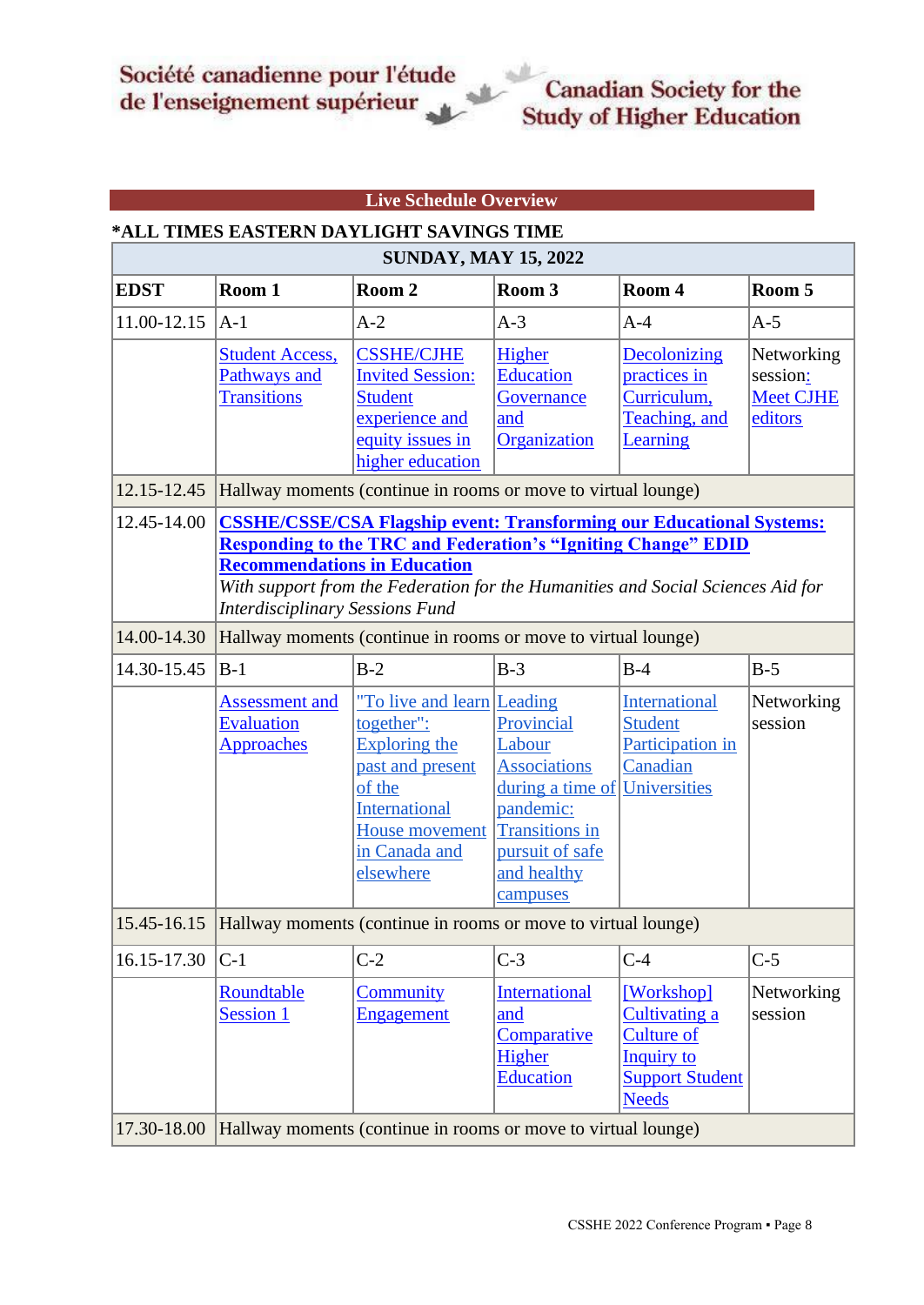| <b>MONDAY, MAY 16, 2022</b> |                                                                                                                                                                                                                                                                                                                      |                                                              |                                                                                                                                                                                             |                                |                       |
|-----------------------------|----------------------------------------------------------------------------------------------------------------------------------------------------------------------------------------------------------------------------------------------------------------------------------------------------------------------|--------------------------------------------------------------|---------------------------------------------------------------------------------------------------------------------------------------------------------------------------------------------|--------------------------------|-----------------------|
| <b>EDST</b>                 | Room 1                                                                                                                                                                                                                                                                                                               | Room 2                                                       | Room 3                                                                                                                                                                                      | Room 4                         | Room 5                |
| 11.00-<br>12.15             | <b>CACUSS/CSSHE Co-Hosted</b><br><b>Event</b><br><b>Student Affairs Research</b><br><b>Conversations With Practitioners</b><br>and Faculty                                                                                                                                                                           |                                                              | <b>OTESSA/CSSHE Co-</b><br><b>Sponsored event</b><br>With support from the<br><b>Federation for the Humanities</b><br>and Social Sciences Aid for<br><b>Interdisciplinary Sessions Fund</b> |                                |                       |
| $12.15 -$<br>12.45          |                                                                                                                                                                                                                                                                                                                      | Hallway moments (continue in rooms or move to virtual lounge |                                                                                                                                                                                             |                                |                       |
| $12.45 -$<br>14.00          | <b>Keynote: Confronting Privilege and Bridging the Gap: From Rhetoric and</b><br><b>Mission Statements to Transformative Change and Social Justice in Higher</b><br><b>Education</b><br>With support from the Federation for the Humanities and Social Sciences<br><b>International Keynote Speaker Support Fund</b> |                                                              |                                                                                                                                                                                             |                                |                       |
| 14.00-<br>14.30             | Hallway moments (continue in rooms or move to virtual lounge)                                                                                                                                                                                                                                                        |                                                              |                                                                                                                                                                                             |                                |                       |
| $14.30-$<br>15.45           | <b>CSSHE Annual General Meeting (AGM) &amp; Awards Ceremony</b>                                                                                                                                                                                                                                                      |                                                              |                                                                                                                                                                                             |                                |                       |
| $15.45 -$<br>16.15          | Hallway moments (continue in rooms or move to virtual lounge)                                                                                                                                                                                                                                                        |                                                              |                                                                                                                                                                                             |                                |                       |
| $16.15 -$<br>17.30          | $D-1$                                                                                                                                                                                                                                                                                                                | $D-2$                                                        | $D-3$                                                                                                                                                                                       | $D-4$                          | $D-5$                 |
|                             | <b>CSSHE 2022</b><br>Award<br>Winners -<br><b>Celebrate and</b><br><b>Learn More!</b>                                                                                                                                                                                                                                | <b>Teaching and</b><br>Learning in the<br><b>Disciplines</b> | <b>Diverse</b><br><b>Student</b><br><b>Transition and</b><br>Participation                                                                                                                  | Roundtable<br><b>Session 2</b> | Networking<br>session |
| 17.30-<br>18.00             | Hallway moments (continue in rooms or move to virtual lounge)                                                                                                                                                                                                                                                        |                                                              |                                                                                                                                                                                             |                                |                       |

## **\*ALL TIMES EASTERN DAYLIGHT SAVINGS TIME**

## **\*ALL TIMES EASTERN DAYLIGHT SAVINGS TIME**

**TUESDAY, MAY 17, 2022**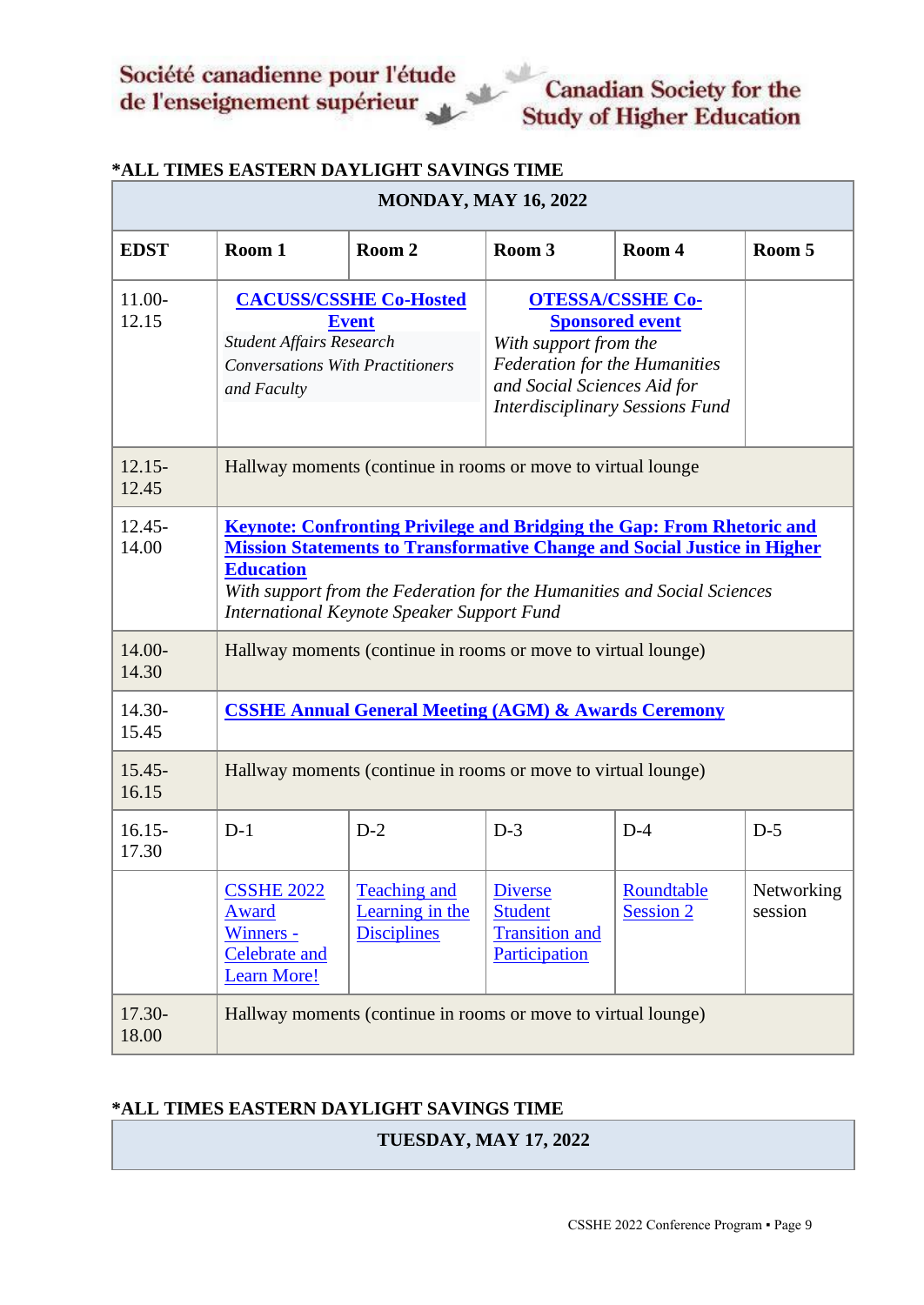# **Canadian Society for the Study of Higher Education**

| <b>EDST</b>        | Room 1                                                                                                                                                                      | Room 2                                                                                                                                        | Room 3                                                                                                                                                            | Room 4                                                                                    | Room 5                |
|--------------------|-----------------------------------------------------------------------------------------------------------------------------------------------------------------------------|-----------------------------------------------------------------------------------------------------------------------------------------------|-------------------------------------------------------------------------------------------------------------------------------------------------------------------|-------------------------------------------------------------------------------------------|-----------------------|
| $11.00-$<br>12.15  | $E-1$                                                                                                                                                                       | $E-2$                                                                                                                                         | $E-3$                                                                                                                                                             | $E-4$                                                                                     | $E-5$                 |
|                    | [Workshop]<br>Shifting the<br>Focus:<br><b>Effectively</b><br>engaging<br>students to<br>decenter, disrupt<br>and dismantle<br>dominant<br>discourse in<br>higher education | <b>Invited</b><br>Session:<br>Conversation<br>in Higher<br><b>Education:</b><br>Questioning<br>the<br>Foundations,<br>Emerging<br>Professions | An<br><b>Exploration</b><br>of Meditative<br><b>Inquiry</b> in<br><b>Diverse</b><br><b>Contexts</b>                                                               | Scholarship of<br>Teaching and<br>Learning                                                | Networking<br>session |
| $12.15 -$<br>12.45 | Hallway moments (continue in rooms or move to virtual lounge)                                                                                                               |                                                                                                                                               |                                                                                                                                                                   |                                                                                           |                       |
|                    | $F-1$                                                                                                                                                                       | $F-2$                                                                                                                                         | $F-3$                                                                                                                                                             | $F-4$                                                                                     | $F-5$                 |
| 12.45-<br>14.00    | <b>Emerging</b><br>Research on/by<br><b>Emerging</b><br><b>Scholars: The</b><br>Growth of the<br>Academic<br>Profession in<br><b>These Pandemic</b><br><b>Times</b>         | <b>International</b><br>and<br>Comparative<br>Higher<br><b>Education</b>                                                                      | <b>Complexities</b><br>in Student<br>Participation<br>and Career<br><b>Transitions</b>                                                                            | <b>Institutional</b><br><b>Missions</b> and<br>Representation<br>$\underline{\mathbf{S}}$ | Networking<br>session |
| 14.00-<br>14.30    | Hallway moments (continue in rooms or move to virtual lounge)                                                                                                               |                                                                                                                                               |                                                                                                                                                                   |                                                                                           |                       |
| 14.30-<br>15.45    | $G-1$                                                                                                                                                                       | $G-2$                                                                                                                                         | $G-3$                                                                                                                                                             | $G-4$                                                                                     | $G-5$                 |
|                    | [Workshop]<br>Participatory<br>Photography:<br><b>Methods to</b><br><b>Explore Diverse</b><br>Populations in<br>Higher<br><b>Education</b><br><b>Research</b>               | <b>Contemporary</b><br>Issues in<br>Higher<br><b>Education</b>                                                                                | AI & AI:<br><b>Exploring the</b><br><b>Contemporar</b><br>$\overline{Y}$<br><b>Intersections</b><br>of Artificial<br>Intelligence<br>and<br>Academic<br>Integrity | Graduate<br><b>Student</b><br><b>Experiences</b><br>and Career<br><b>Transitions</b>      | Networking<br>session |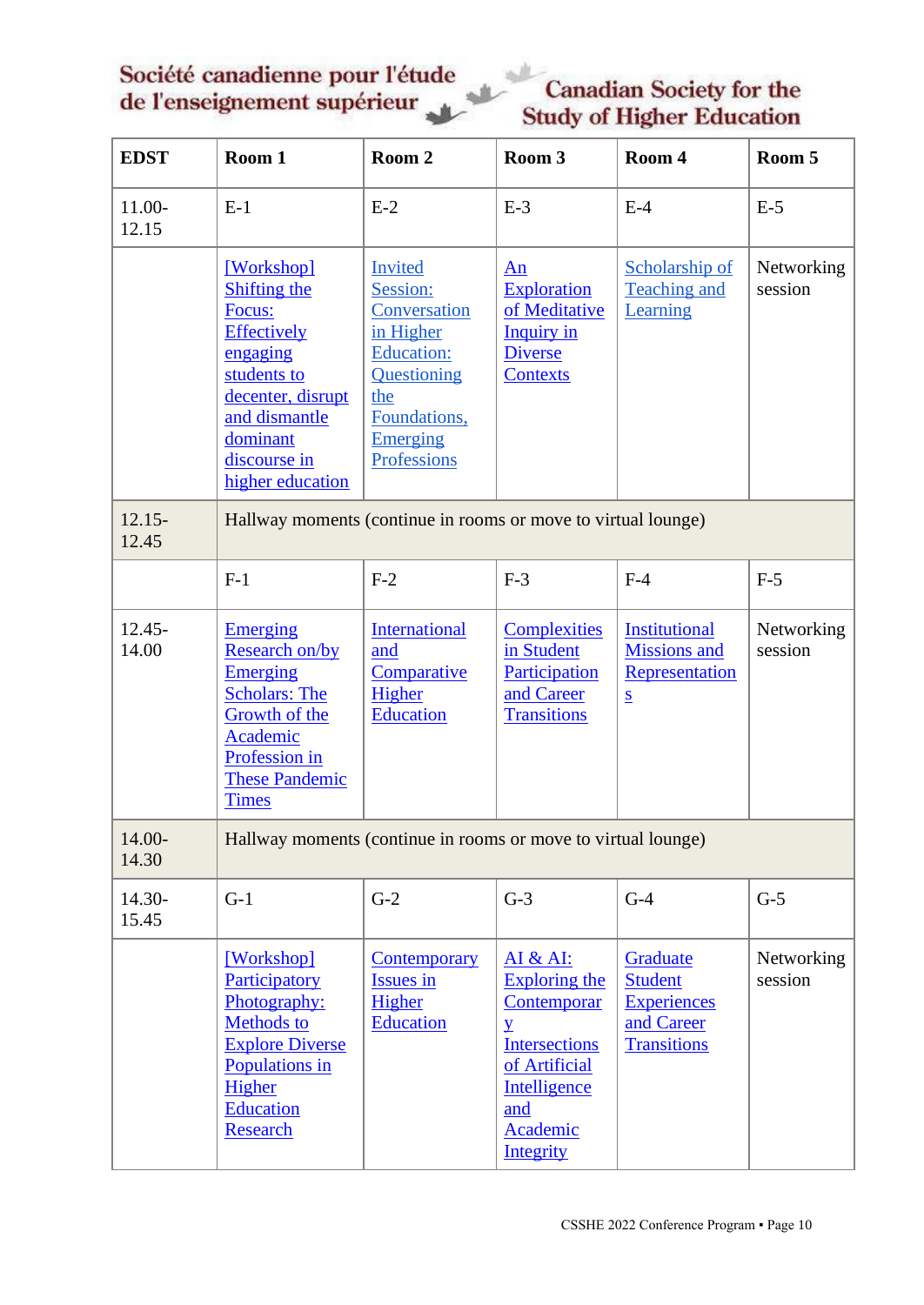# **Canadian Society for the Study of Higher Education**

| $15.45 -$<br>16.15 | Hallway moments (continue in rooms or move to virtual lounge) |                                           |       |                                         |                              |
|--------------------|---------------------------------------------------------------|-------------------------------------------|-------|-----------------------------------------|------------------------------|
| $16.15 -$<br>17.30 | $H-1$                                                         | $H-2$                                     | $H-3$ | $H-4$                                   | $H-5$                        |
|                    | Practising<br>Community<br><u>Engaged</u><br>Learning         | <b>Equity Policies</b><br>and Initiatives |       | <b>Evaluation of</b><br><b>Teaching</b> | <b>Networking</b><br>session |
| $17.30-$<br>18.00  | Hallway moments (continue in rooms or move to virtual lounge) |                                           |       |                                         |                              |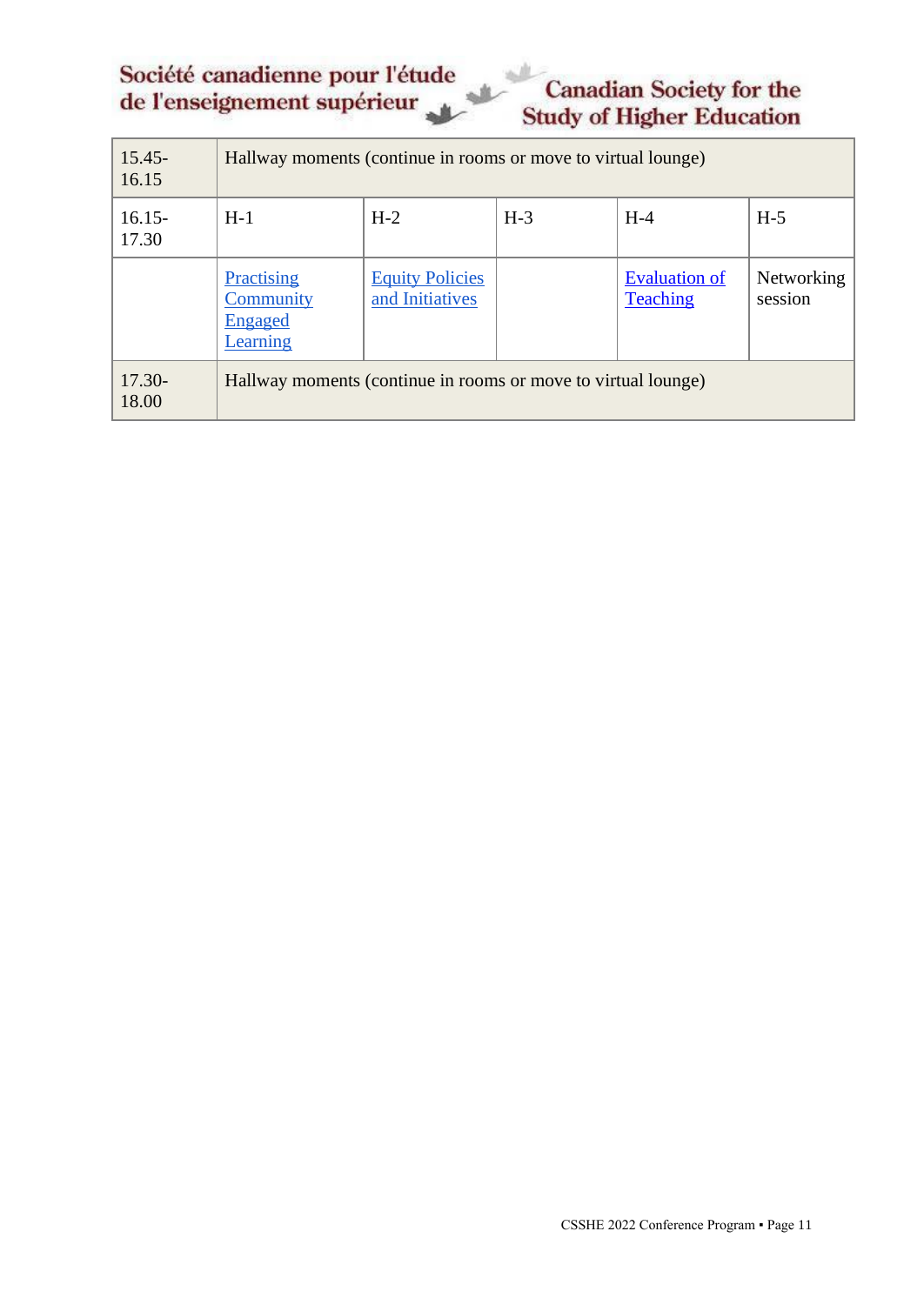<span id="page-11-0"></span>

|                  | <b>On-Demand / Pre-Recorded Programming Overview</b>                                                                                            |
|------------------|-------------------------------------------------------------------------------------------------------------------------------------------------|
| OD <sub>2</sub>  | <b>Institutional Prestige and Career Stratification of Canadian University</b><br><b>Presidents</b>                                             |
| OD <sub>3</sub>  | Gendered "family care work" and employment during the COVID-19<br>pandemic through the lens of educational attainment                           |
| OD <sub>4</sub>  | Decolonizing and Indigenizing Bicameral University Governance in<br>Ontario?                                                                    |
| OD <sub>6</sub>  | Facilitating the development of students' assessment literacy during the<br>transition to university                                            |
| OD7              | <b>Maddening of Pre-Service Early Childhood Education: Disrupting</b><br>Professionalization                                                    |
| OD <sub>8</sub>  | Summarizing and Comparing Effective Active Learning Pedagogies for<br><b>Post-Secondary Data Science Education</b>                              |
| OD <sub>9</sub>  | <b>Tensions in Equitable Disciplinary Teaching and Learning</b>                                                                                 |
| OD11             | Honouring the Jay Treaty: Cross-Border Tuition Policies at Vancouver<br><b>Island University and the University of Saskatchewan</b>             |
| <b>OD12</b>      | Demand-Based Curriculum and Critical Pedagogy: Understanding Nuances<br>of Neo-liberal University in India                                      |
| OD13             | The Adoption of Quality Assurance Systems: Challenges for the Regional<br>Universities in Ecuador                                               |
| OD14             | "We're in university, but we don't really feel like that" Transitioning<br>from high school into university during the Covid-19 global pandemic |
| OD15             | Reimagining Access for Underrepresented Remote Students in Northern<br>Canada                                                                   |
| OD17             | Thinking about quitting: The relationship between thoughts of attrition and<br>mental health among Masters students                             |
| OD18             | International graduate students as labour: Adding 'creation' to the 'cash,<br>competition, or charity' global imaginary                         |
| <b>OD20</b>      | "Not the Limit of Our Imagination": Exploring Student Advocacy in<br><b>Support of Universal Higher Education</b>                               |
| OD <sub>21</sub> | Who's Classroom? Disrupting Eurocentricity with hip-hop based pedagogy                                                                          |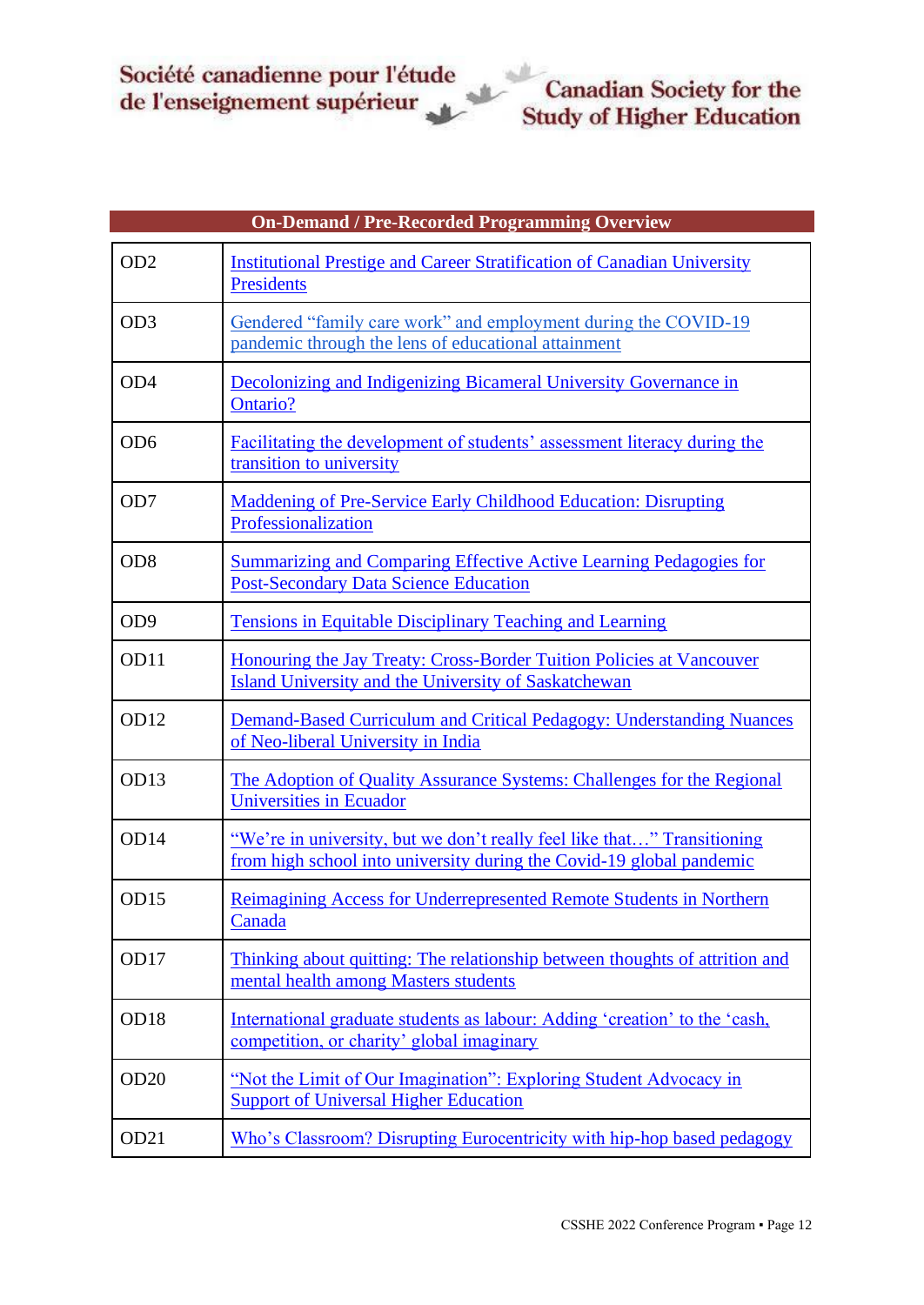| OD22 | The Impacts of Emotion(ality) and Emotive Writing: A SOTL Project in a |
|------|------------------------------------------------------------------------|
|      | Middle East Studies (MES) Classroom                                    |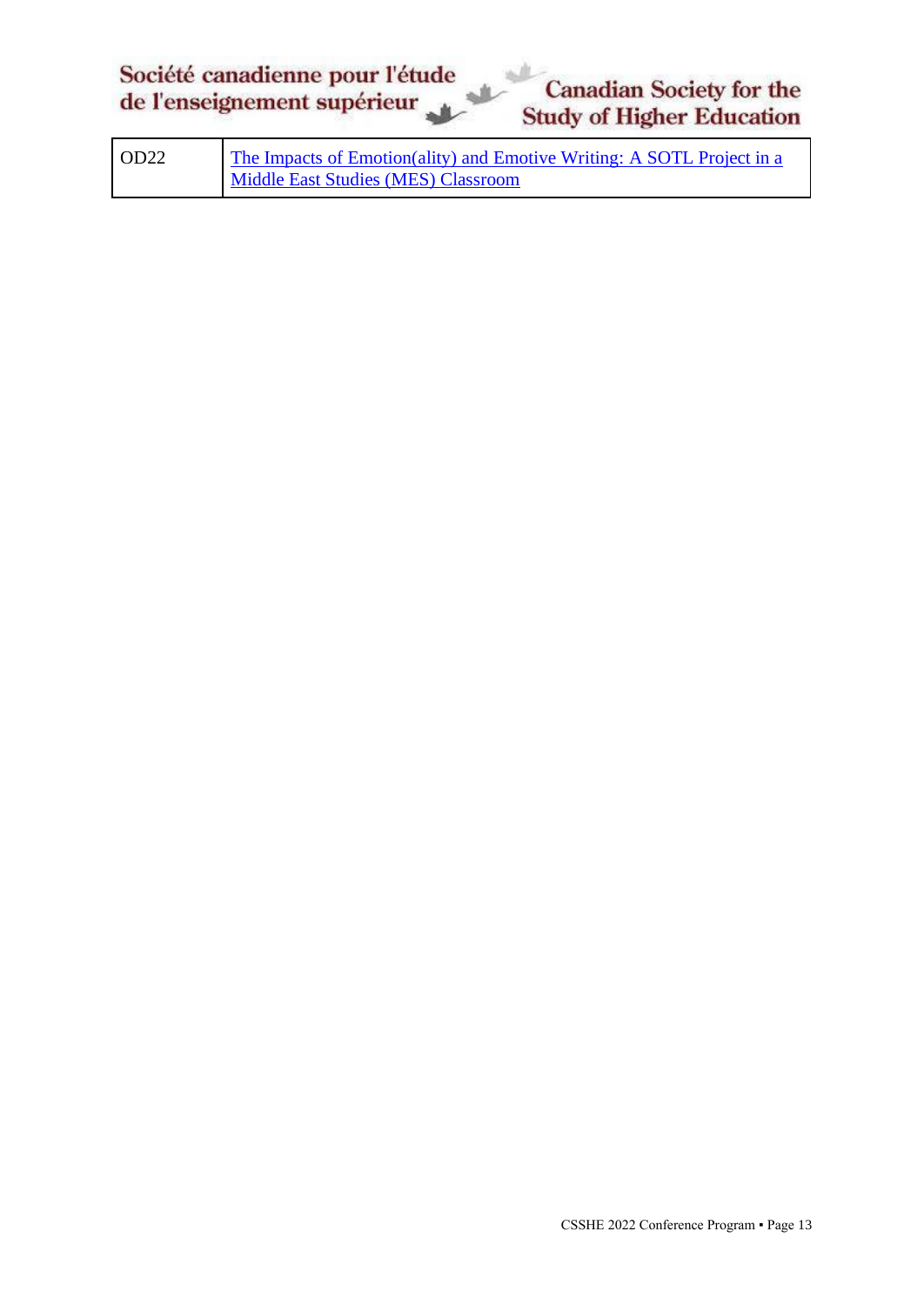### **Live Schedule Sunday May 15, 11:00-12:15 EDST**

#### <span id="page-13-1"></span><span id="page-13-0"></span>**[11:00-12:15] A1: Student Access, Pathways and Transitions (Live)**

#### **Session Chair: Colleen Stevenson**

| Colleen Stevenson,<br>Estefania Toledo               | OISE, University<br>of Toronto          | <b>Exploring the First-Generation Category</b><br>Through an Intersectional Perspective - An<br><b>Ontario Case Study</b>               |
|------------------------------------------------------|-----------------------------------------|-----------------------------------------------------------------------------------------------------------------------------------------|
| Ebenezer Detcher<br>Narh, Michael<br><b>Buzzelli</b> | University of<br><b>Western Ontario</b> | Higher education student migration amongst<br>Canada's large urban regions: Examining the<br>interplay of gender and programme of study |
| Alison D'Cruz                                        | OISE, University<br>of Toronto          | Neither Here nor There: A Phenomenological<br>Study of Immigrant Students Enrolled in<br><b>Canadian Higher Education</b>               |

## <span id="page-13-2"></span>**[11:00-12:15] A2: Invited Session: Panel 1: "Student experience and equity issues in higher education" (Live)**

# **Panel Chair: Eric Lavigne**

| <b>Jason Holmes</b>                         | <b>York University</b>                                          | An Examination of Student Success within<br>Canadian Higher Education: Fifty Years of<br>Findings and Recommendations for the Future |
|---------------------------------------------|-----------------------------------------------------------------|--------------------------------------------------------------------------------------------------------------------------------------|
| Kathleen Clarke;<br><b>Christine Arnold</b> | <b>Wilfred Laurier</b><br>University,<br>Memorial<br>University | An Analysis of Trends and Themes in<br><b>Research Articles on Canadian Student</b><br><b>Services</b>                               |
| Merli Tamtik                                | University of<br>Manitoba                                       | Mirroring Society? Tracing the Logic of<br>Diversity in the Canadian Journal of Higher<br>Education                                  |
| Jean-Luc Ratel                              | Université du<br>Québec à<br>Montréal,<br>Université Laval      | Decolonization: Looking Back Over Five<br>Decades of Indigenous Post-secondary<br><b>Education in Quebec</b>                         |
| Vicky Squires, Chad<br>London               | University of<br>Saskatchewan                                   | The Okanagan Charter: Evolution of Health<br>Promotion in Canadian Higher Education                                                  |

**Note:** A-2 and E-2 are two sessions of an invited session: CSSHE 50th Anniversary: Looking Back and Looking Forward into Higher Education in Canada. The papers in these two sessions are published in a special issue of CJHE[.](https://can01.safelinks.protection.outlook.com/?url=https%3A%2F%2Fjournals.sfu.ca%2Fcjhe%2Findex.php%2Fcjhe%2Findex&data=04%7C01%7Cleping.mou%40mail.utoronto.ca%7Cd1041f1e422647521ca508da07649619%7C78aac2262f034b4d9037b46d56c55210%7C0%7C0%7C637830425858866083%7CUnknown%7CTWFpbGZsb3d8eyJWIjoiMC4wLjAwMDAiLCJQIjoiV2luMzIiLCJBTiI6Ik1haWwiLCJXVCI6Mn0%3D%7C3000&sdata=DSsxkK2QUNlO%2BDkHt2AHfGWpYT4I%2BoVO3MNxJZH3mcM%3D&reserved=0) [https://journals.sfu.ca/cjhe/index.php/cjhe/index.](https://can01.safelinks.protection.outlook.com/?url=https%3A%2F%2Fjournals.sfu.ca%2Fcjhe%2Findex.php%2Fcjhe%2Findex&data=04%7C01%7Cleping.mou%40mail.utoronto.ca%7Cd1041f1e422647521ca508da07649619%7C78aac2262f034b4d9037b46d56c55210%7C0%7C0%7C637830425858866083%7CUnknown%7CTWFpbGZsb3d8eyJWIjoiMC4wLjAwMDAiLCJQIjoiV2luMzIiLCJBTiI6Ik1haWwiLCJXVCI6Mn0%3D%7C3000&sdata=DSsxkK2QUNlO%2BDkHt2AHfGWpYT4I%2BoVO3MNxJZH3mcM%3D&reserved=0)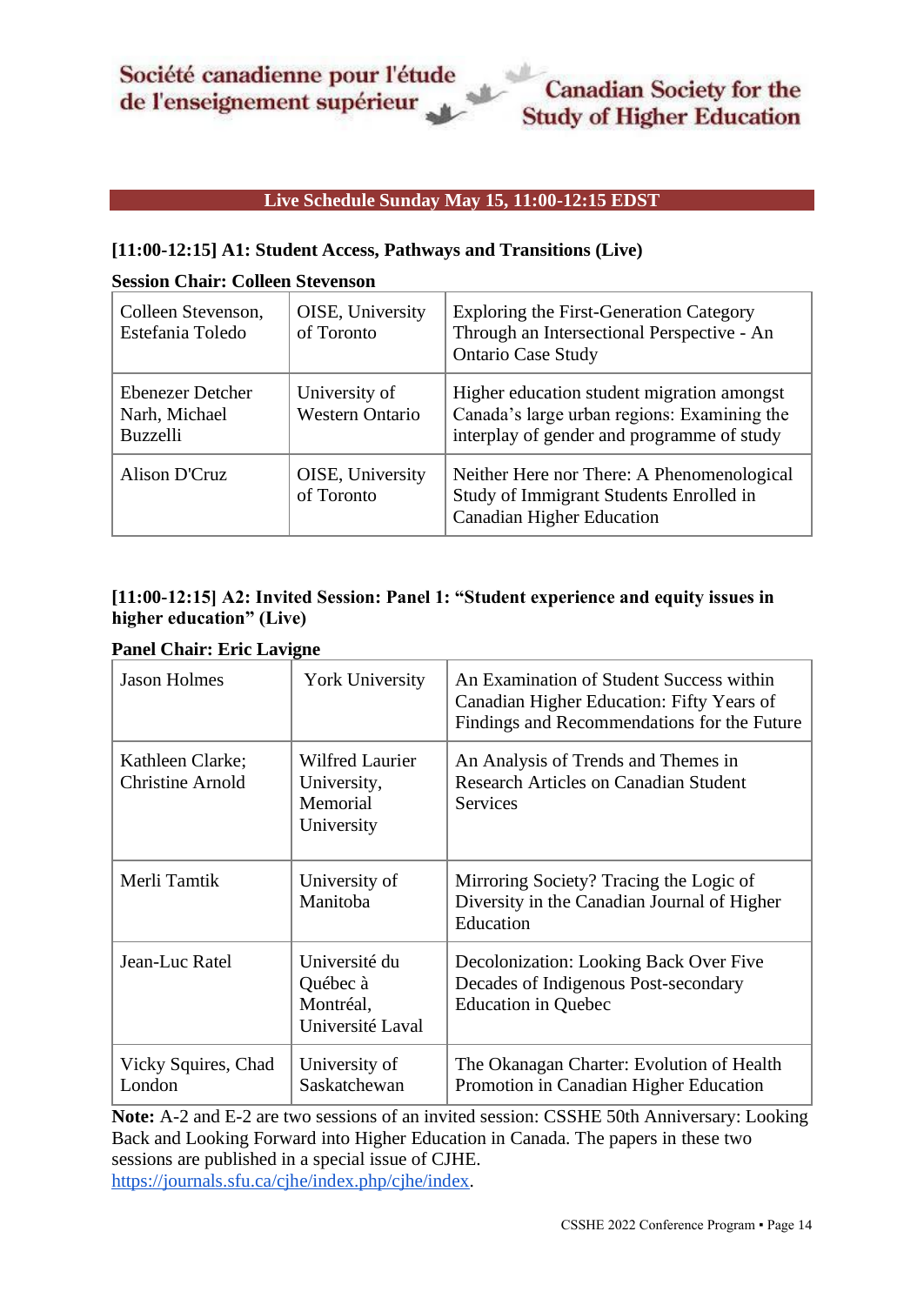# <span id="page-14-1"></span>**[11:00-12:15] A3: Higher Education Governance and Organization (Live) Session Chair: Daniel Lang**

| Daniel Lang                     | OISE, University<br>of Toronto                      | Federation as a Canadian model for the<br>Organization of Higher Education                                                                |
|---------------------------------|-----------------------------------------------------|-------------------------------------------------------------------------------------------------------------------------------------------|
| <b>Brandon Allan</b><br>Dickson | Western<br>University;<br>University of<br>Waterloo | Governance Structures in Canadian<br>Universities' Faculties of Education                                                                 |
| Anh Thi Hoai Le                 | Western<br>University                               | The Meaning of Institutional Autonomy in<br>Vietnamese Higher Education                                                                   |
| Michael O'Shea                  | <b>OISE</b> , University<br>of Toronto              | Honouring the Jay Treaty: Cross-Border<br><b>Tuition Policies at Vancouver Island</b><br>University and the University of<br>Saskatchewan |

# <span id="page-14-2"></span>**[11:00-12:15] A4: Decolonizing practices in Curriculum, Teaching, and Learning (Live) Session Chair: Liza Lai Shan Choi**

| Liza Lai Shan Choi | <b>Mount Royal</b><br>University | English-as-an-Additional Language (EAL)<br><b>Student Support Program Expansion: Insights</b><br>for Teaching and Learning                                                             |
|--------------------|----------------------------------|----------------------------------------------------------------------------------------------------------------------------------------------------------------------------------------|
| Julie Mooney       | University of<br>Alberta         | Towards Decolonizing and Indigenizing<br>Teaching and Curricular Practices in<br>Canadian Higher Education: A narrative<br>inquiry into unsettling experiences of settler<br>academics |

#### **Live Schedule Sunday May 15, 12:45-14:00 EDST**

#### <span id="page-14-3"></span><span id="page-14-0"></span>**[12:45-14:00] CSSHE/CSSE/CSA Flagship event: Transforming our Educational Systems: Responding to the TRC and Federation's "Igniting Change" EDID Recommendations in Education**

*With support from the Federation for the Humanities and Social Sciences Aid for Interdisciplinary Sessions Fund*

#### **Moderator:**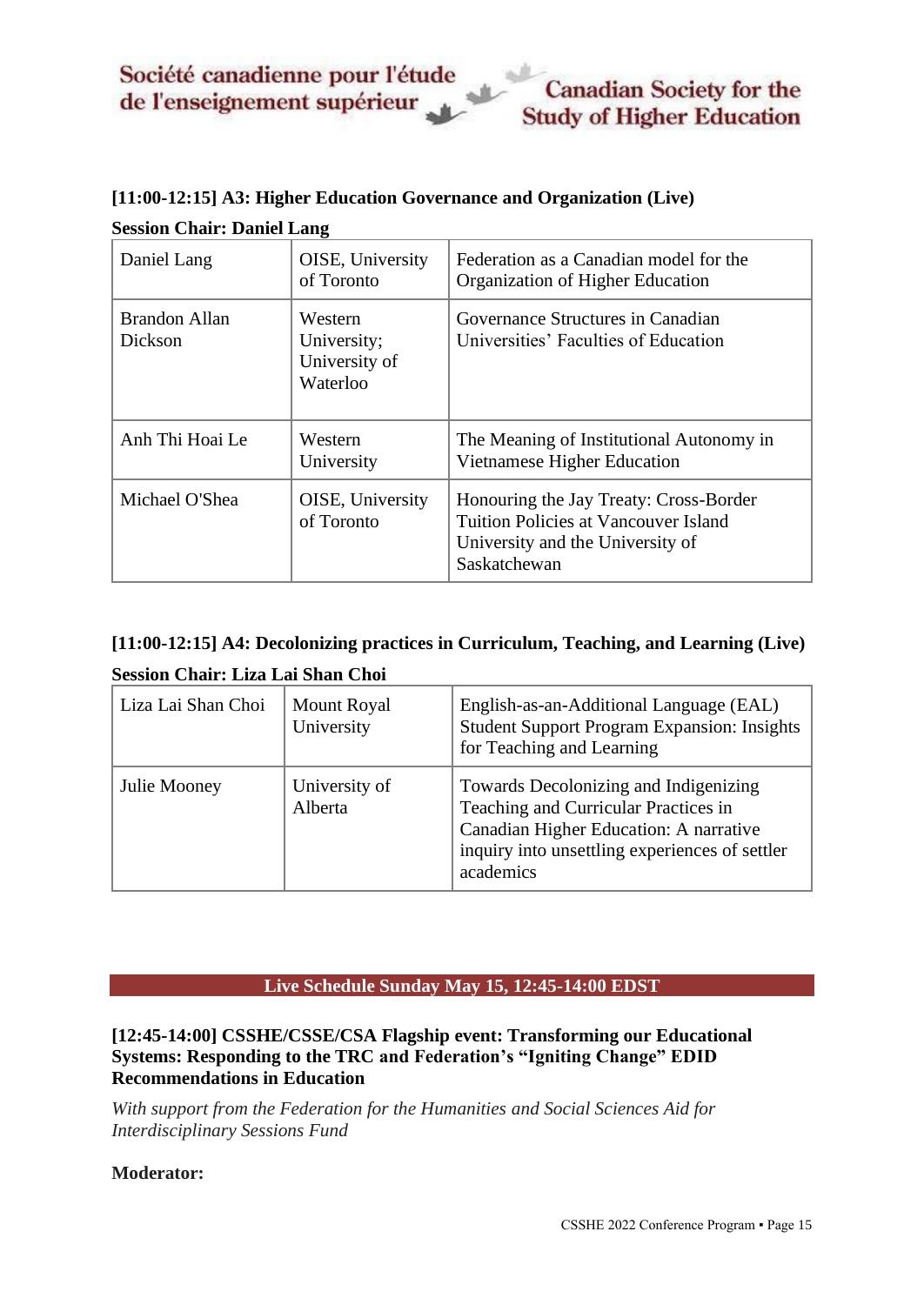Dr. Paul Jenkins, University of Manitoba

#### **Panellists:**

Dr. Malinda Smith Vice-Provost, Equity, Diversity and Inclusion University of Calgary

Dr. Sheila Coté-Meek Vice-President, Equity, People and Culture York University

Dr. Catherine Cook Vice-President, Indigenous University of Manitoba

Dr. D-L Stewart Professor and Chair, Higher Education Department Morgridge College of Education University of Denver

#### **Collaborating Associations:** CSSE, CSA

**Description:** The CSSHE and the Federation of the Humanities and Social Sciences are committed to Reconciliation and EDID and have established records of working collaboratively with members of the broader educational community to anchor these principles into the life and work of our associations, institutions, and professional practices. Each member of this panel is a top researcher, practitioner, and institutional leader who has helped deepen recognition of the importance of EDID and the need for social justice throughout our institutional structures and educational systems. They will be asked to discuss ways we might increase BIPOC and LGBTQI representation in education; explore ways we can address systemic privilege in our institutions; and consciously work to disrupt the status quo and clear pathways to transformative action, equity and justice on our campuses.

#### **Live Schedule Sunday May 15, 14:30-15:45 EDST**

#### <span id="page-15-1"></span><span id="page-15-0"></span>**[14:30-15:45] B1: Assessment and Evaluation Approaches (Live)**

#### **Session Chair: Amanda Kelly**

| Amanda Kelly<br>Ferguson | McMaster<br>University | A Participatory Action Research Approach to<br>Developing an Inclusive Assessment Guide<br>for Post-Secondary Instructors and Students |
|--------------------------|------------------------|----------------------------------------------------------------------------------------------------------------------------------------|
| Lauren Lyew,             | Toronto                | Being Tested Together: Examining the                                                                                                   |
| Natalie Pavlovich,       | Metropolitan           | <b>Effectiveness of Collaborative Online Exams</b>                                                                                     |

**Canadian Society for the Study of Higher Education**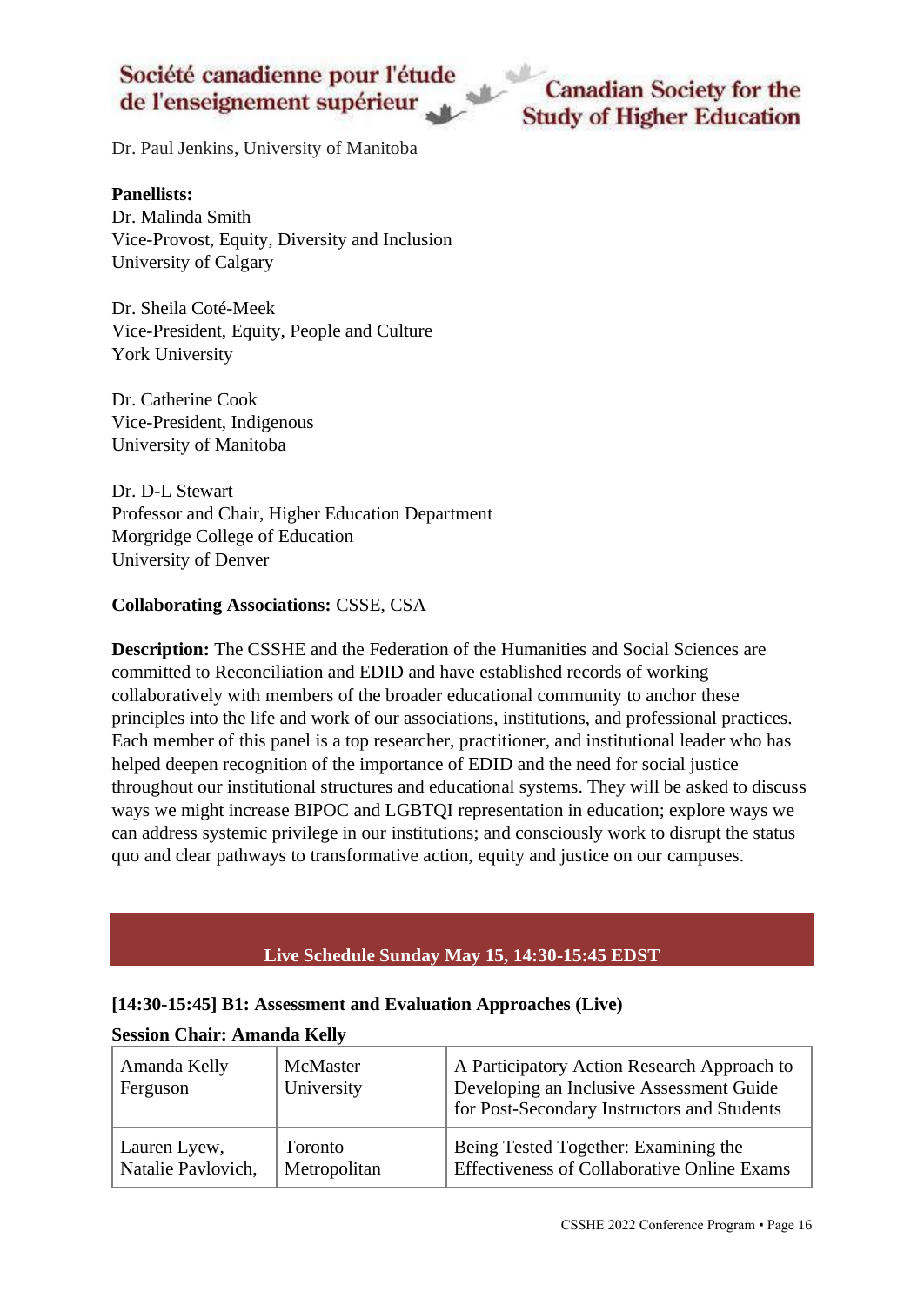# **Canadian Society for the Study of Higher Education**

| Victoria, Pacione,<br>Jacqui Gingras        | University                                                   | in Liberal Studies during a Pandemic                                                                                                                                          |
|---------------------------------------------|--------------------------------------------------------------|-------------------------------------------------------------------------------------------------------------------------------------------------------------------------------|
| Eugene G. Kowch,<br>Kim Koh,<br>Shimeng Liu | University of<br>Calgary                                     | Undergraduate Students' and Instructors'<br>Perceptions of Exemplars                                                                                                          |
| Sharaz Khan, Kim<br>Koh                     | Werklund School of<br>Education,<br>University of<br>Calgary | Exploring the Role of a Learner-Centered<br><b>Assessment Approach in Developing</b><br>Undergraduate Business Students'<br>Entrepreneurial Knowledge, Skills, and<br>Mindset |

## <span id="page-16-0"></span>**[14:30-15:45] B2: Panel: "To live and learn together": Exploring the past and present of the International House movement in Canada and elsewhere (Live)**

| I anci Chan . Amy bebu incleanc |                                           |                                                                                                                                                                         |
|---------------------------------|-------------------------------------------|-------------------------------------------------------------------------------------------------------------------------------------------------------------------------|
| Amy Scott<br>Metcalfe           | University of British<br>Columbia         | Making space for international student<br>policies and services on campus: Examining<br>the transnational history of the International<br>House movement, 1924-present. |
| Roshni Kumari                   | University of British<br>Columbia         | Development of the I-Houses beyond North<br>America - a comparative perspective                                                                                         |
| Dale McCartney                  | University of the<br><b>Fraser Valley</b> | To learn but not live together?: The debate<br>about an international student residence at the<br>University of British Columbia                                        |

**Panel Chair: Amy Scott Metcalfe**

## <span id="page-16-1"></span>**[14:30-15:45] B3: Panel: Leading Provincial Labour Associations during a time of pandemic: Transitions in pursuit of safe and healthy campuses (Live)**

#### **Panel Chair: Dan Laitsch**

| Dan Laitsch             | <b>Simon Fraser</b><br>University/Confedera<br>tion of University<br>Faculty Associations,<br><b>BC</b> | Transitory leadership in a time of crisis: The<br>CUFA-BC presidency                                           |
|-------------------------|---------------------------------------------------------------------------------------------------------|----------------------------------------------------------------------------------------------------------------|
| Annabree<br>Fairweather | Confederation of<br><b>University Faculty</b><br>Associations, BC                                       | Working across stakeholders and between<br>government and institutions to leverage<br>change during a pandemic |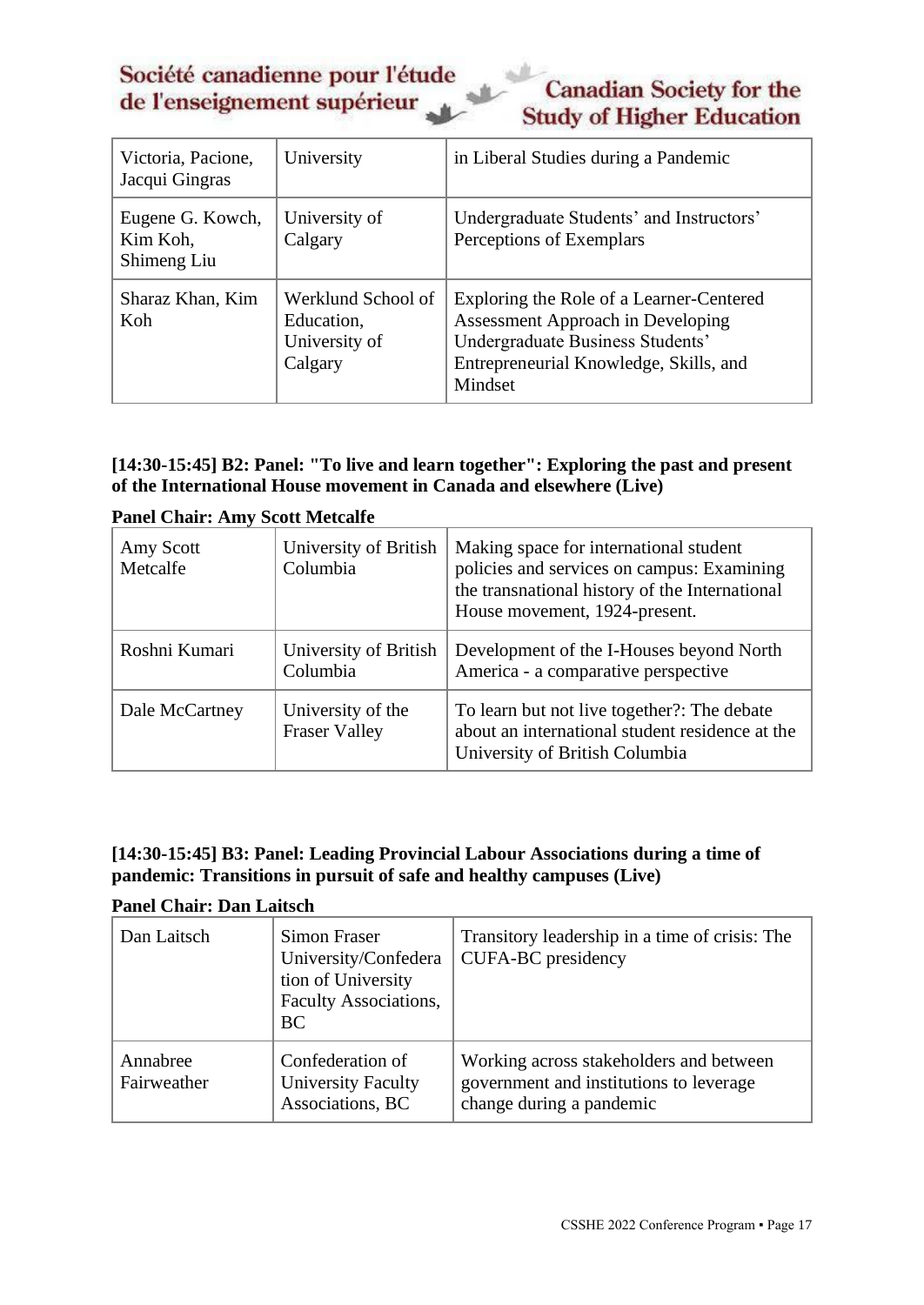# **Canadian Society for the Study of Higher Education**

<span id="page-17-1"></span>**[14:30-15:45] B4: International Student Participation in Canadian Universities (Live)**

| Lisa Ruth Brunner     | University of British<br>Columbia | 'Ideal' immigrants: Mapping the capital<br>accumulation of international post-secondary<br>students in Canada                                             |
|-----------------------|-----------------------------------|-----------------------------------------------------------------------------------------------------------------------------------------------------------|
| Kacia Whilby          | University of<br>Saskatchewan     | Fostering the Academic Transition of<br>International Students who are<br>Ethnoculturally and Linguistically Diverse in<br>Postsecondary Education        |
| Eun Gi (Cathy)<br>Kim | OISE, University of<br>Toronto    | Korean immigrant and international students<br>in two Canadian universities: Examining their<br>support systems throughout their<br>undergraduate studies |
| Clayton Smith         | University of<br>Windsor          | An Investigation of the Potential<br>Microaggression International Students<br>Experiences on a Canadian University<br>Campus                             |

# **Session Chair: Eun Gi (Cathy) Kim**

#### **Live Schedule Sunday May 15, 16:15-17:30 EDST**

#### <span id="page-17-2"></span><span id="page-17-0"></span>**[16:15-17:30] C1: Roundtable 1 (Live)**

#### **Session Chair: Xiaoyan Wang**

| Xiaoyan Wang | Seneca College     | A Self-Evaluating Matrix for Program Review<br>for Ontario Colleges                                  |
|--------------|--------------------|------------------------------------------------------------------------------------------------------|
| Jovan Groen  | Western University | Learning with and from Students – Engaging<br>Students in Academic Program Review and<br>Development |

## <span id="page-17-3"></span>**[16:15-17:30] C2: Community Engagement (Live)**

#### **Session Chair: Michele D Buzzelli**

| Michele D<br><b>Buzzelli</b>                            | University of Western<br>Ontario  | Experiential learning and the university's host<br>community: Rapid growth, contested mission<br>and policy challenge |
|---------------------------------------------------------|-----------------------------------|-----------------------------------------------------------------------------------------------------------------------|
| Amelia<br>Boissoneau,<br>Ravina Morgan,<br>Megan Rosso, | <b>Simon Fraser</b><br>University | Re-claiming ancestral teachings through an<br>Indigenous community-university research<br>partnership                 |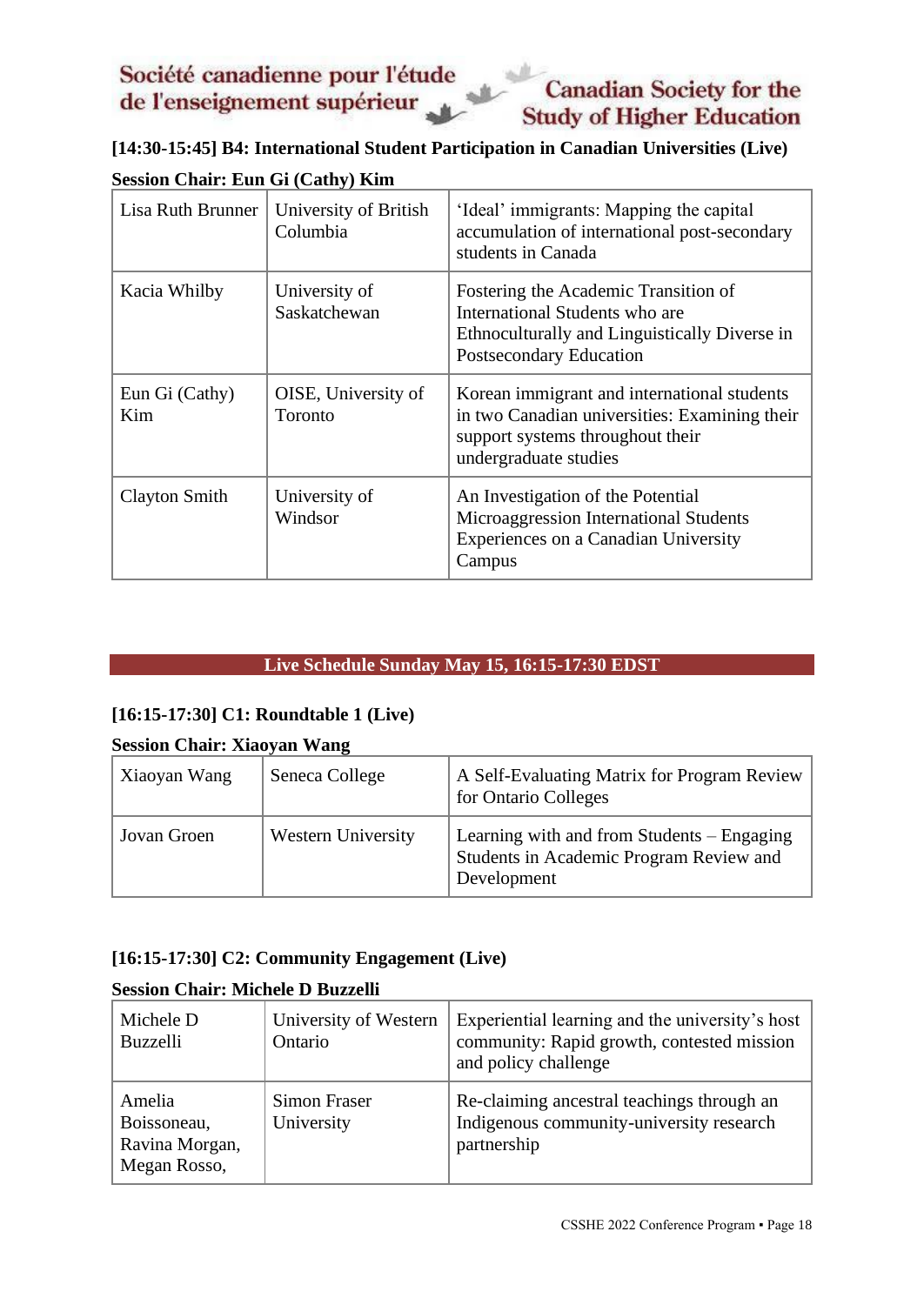| <b>Canadian Society for the</b>  |
|----------------------------------|
| <b>Study of Higher Education</b> |

| Michelle Pidgeon,<br>Rebecca Cox,<br>Andrea Leveille |               |                                                |
|------------------------------------------------------|---------------|------------------------------------------------|
| Marie-Eve                                            | University of | Critical autism studies in higher education to |
| Lefebvre                                             | Montreal      | transition towards inclusive research          |

#### <span id="page-18-1"></span>**[16:15-17:30] C3: International and Comparative Higher Education (Live)**

#### **Session Chair: Zhenyang Xu**

| Zhenyang Xu | Michigan State<br>University | A Theory of Racialized Organizations: non-<br>Western institutions are not exceptions                    |
|-------------|------------------------------|----------------------------------------------------------------------------------------------------------|
| Qiang Zha   | <b>York University</b>       | The Newly Founded Local Universities:<br>Would They Mirror the "Land-grant<br>Colleges" on Chinese Soil? |

## <span id="page-18-2"></span>**[16:15-17:30] C4: Workshop - Cultivating a Culture of Inquiry to Support Student Needs (Live)**

| Emma<br>MacFarlane,<br>Alex Kuskowski | University of British<br>Columbia | This workshop explores cultivating a culture<br>of inquiry, "an organizational culture and<br>environment where there is a zeal for<br>questioning and learning" (Stichler, 2018), to<br>facilitate inclusive student learning. Data and<br>experiences from UBC-Vancouver's<br>Learning Commons demonstrate how a<br>culture of inquiry can address diverse student<br>needs. |
|---------------------------------------|-----------------------------------|--------------------------------------------------------------------------------------------------------------------------------------------------------------------------------------------------------------------------------------------------------------------------------------------------------------------------------------------------------------------------------|
|---------------------------------------|-----------------------------------|--------------------------------------------------------------------------------------------------------------------------------------------------------------------------------------------------------------------------------------------------------------------------------------------------------------------------------------------------------------------------------|

## **Live Schedule Monday May 16, 11:00-12:15 EDST**

#### <span id="page-18-3"></span><span id="page-18-0"></span>**[11:00-12:15] Joint event with CACUSS**

**Session Title:** Student Affairs Research conversations: Practitioners and Faculty

#### **Moderators:**

Jennifer Hamilton (CACUSS), Michelle Nilson (CSSHE)

#### **Panelists:**

Michelle Pidgeon, Simon Fraser University Christine Arnold, Memorial University Dinuka Gunaratne, University of Toronto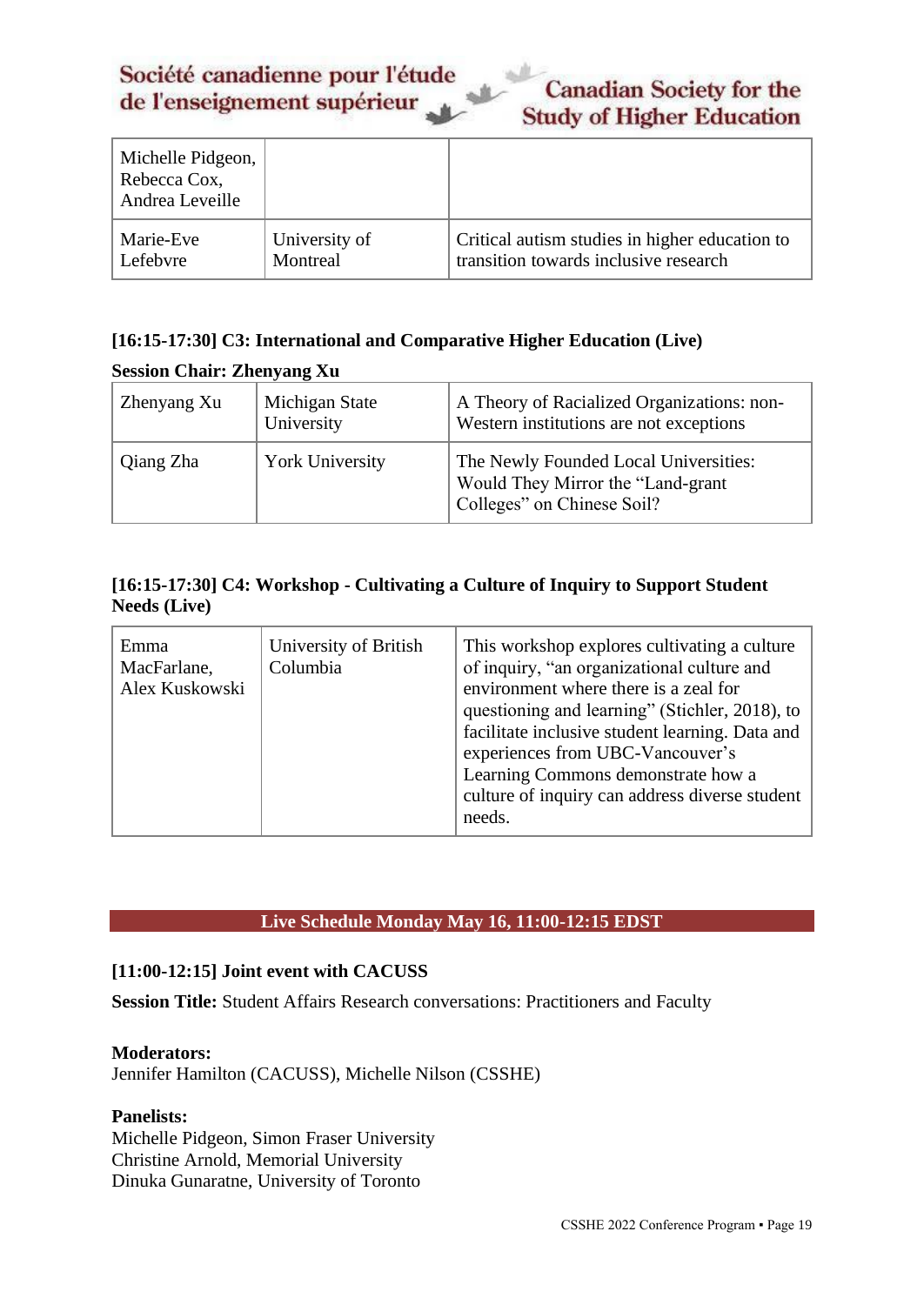Zoom link:

<https://sfu.zoom.us/j/66137136013?pwd=T2NNcEVBOTQxUzl3NTBnY2hnbG9VUT09>

## **[11:00-12:00] OTESSA-CSSHE Co-Sponsored Event**

<span id="page-19-1"></span>Open event #: 14950007

**Session title**: Metaphors of Ed Tech

**Collaborating Associations:** Canadian Society for the Study of Higher Education (CSSHE) and Open/Technology in Education, Society, and Scholarship Association (OTESSA) | Ouverture/Technologies en Éducation, dans la Société et pour l'avancement des Savoirs (OTESSA)

*With support from the Federation for the Humanities and Social Sciences Aid for Interdisciplinary Sessions Fund*

#### **Presenters:**

Martin Weller, Open University (UK)

**Description**: In this talk I will explore why metaphors are both a useful and potentially misleading way of thinking about educational technology. A number of metaphors will be proposed and analysed which demonstrate how metaphors can shape our thinking and help us view educational technology from different perspectives. The Covid pandemic saw nearly all education institutions engaging in an online pivot, which usually involved online versions of existing practices, such as lectures. As we seek to build on this experience and offer a richer online experience it has become evident that the face to face lecture has become a dominant model that many struggle to see past. This talk will examine how different metaphors can help us approach educational technology.

#### **Live Schedule Monday May 16, 12:45-14:00 EDST**

#### <span id="page-19-2"></span><span id="page-19-0"></span>**[12:45-14:00] Keynote: Confronting Privilege and Bridging the Gap: From Rhetoric and Mission Statements to Transformative Change and Social Justice in Higher Education**

*With support from the Federation for the Humanities and Social Sciences International Keynote Speaker Support Fund*

#### **Moderator:**

Dr. Michelle Nilson, Simon Fraser University

#### **Speaker(s):**

Dr. D-L Stewart, Morgridge College of Education, University of Denver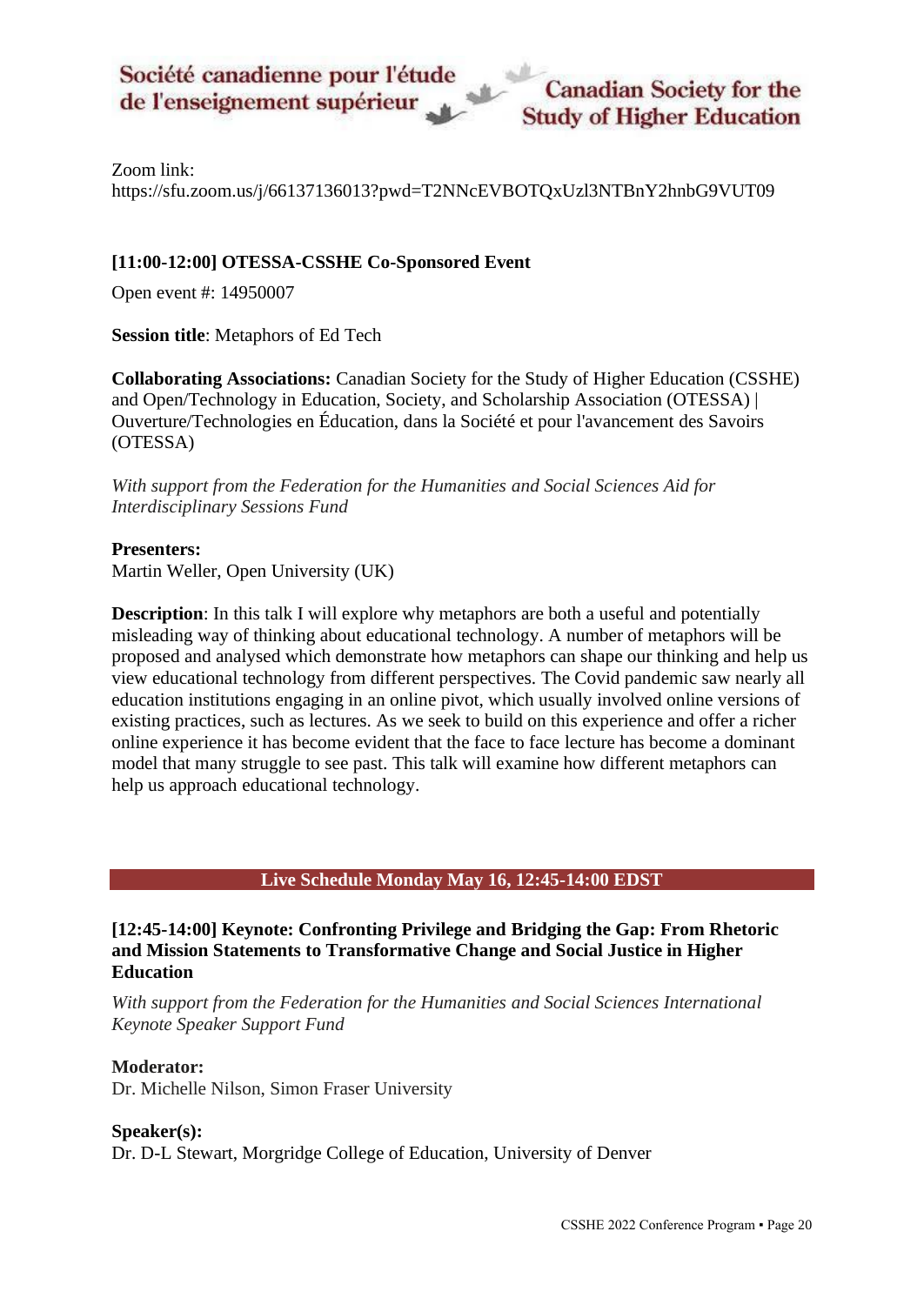# **Canadian Society for the Study of Higher Education**

A leading researcher, practitioner, and activist-scholar dedicated to championing social justice and transforming the culture and climate of campuses and institutions of higher education, D-L Stewart has been an influential voice shaping the terms of debate throughout North America, including the Federation's own Igniting Change report, which was so widely adopted last year as a call-to-action. Dr. Stewart's keynote address will build on the sustained EDID conversations of both the Federation and the CSSHE and be of interest to those throughout the HSS and education communities. Drawing on Dr. Stewart's established and ranging expertise, this presentation will critically examine institutional norms, and focus on moving beyond what ze refers to as "the language of appeasement" and rhetorical "Kool Aid" approaches to diversity and inclusion. The emphasis will instead be placed on disrupting the status quo and highlighting conscious pathways that lead to transformative action, equity and justice on our campuses.

## **Live Schedule Monday May 16, 14:30-15:45 EDST**

# <span id="page-20-0"></span>**[14:30-15:45] CSSHE Annual General Meeting (AGM) & Awards Ceremony**

Zoom link:

<span id="page-20-2"></span><span id="page-20-1"></span>[https://sfu.zoom.us/j/68036581503?pwd=bnNtcmY5Y2gMXAyOFZDdVFRdm9Jdz09](https://sfu.zoom.us/j/68036581503?pwd=bnNtcmY5Y2g4MXAyOFZDdVFRdm9Jdz09)

### **Live Schedule Monday May 16, 16:15-17:30 EDST**

## **[16:15-17:30] D1: CSSHE 2022 Award Winners - Celebrate and Learn More! (Live)**

**Session Chair:** 

<span id="page-20-3"></span>Cheryl Lynne Jeffs, University of Calgary, and Chair of the 2022 Awards Committee

## <span id="page-20-4"></span>**[16:15-17:30] D2: Teaching and Learning in the Disciplines (Live)**

## **Session Chair: Mary Overholt**

| Mary Overholt                                            | University of Toronto                      | Developing & Supporting the Dual<br>Professionalism of CAAT Faculty Members                  |
|----------------------------------------------------------|--------------------------------------------|----------------------------------------------------------------------------------------------|
| Taru Malhotra,                                           | York University;<br>University of Waterloo | Instructors' Beliefs, Attitudes and Practices<br>across STEM and non-STEM Blended<br>Courses |
| Taru Malhotra,<br>Brittany Tomin,<br>Michael<br>Longford | York University;<br>University of Regina   | Blended Studio-based Learning: Student<br>Perspectives and Instructor Approaches             |
| Paul Betts, Lee<br>Anne Block                            | University of Winnipeg                     | Agentic experiences of K-8 teacher<br>candidates during an inquiry-based                     |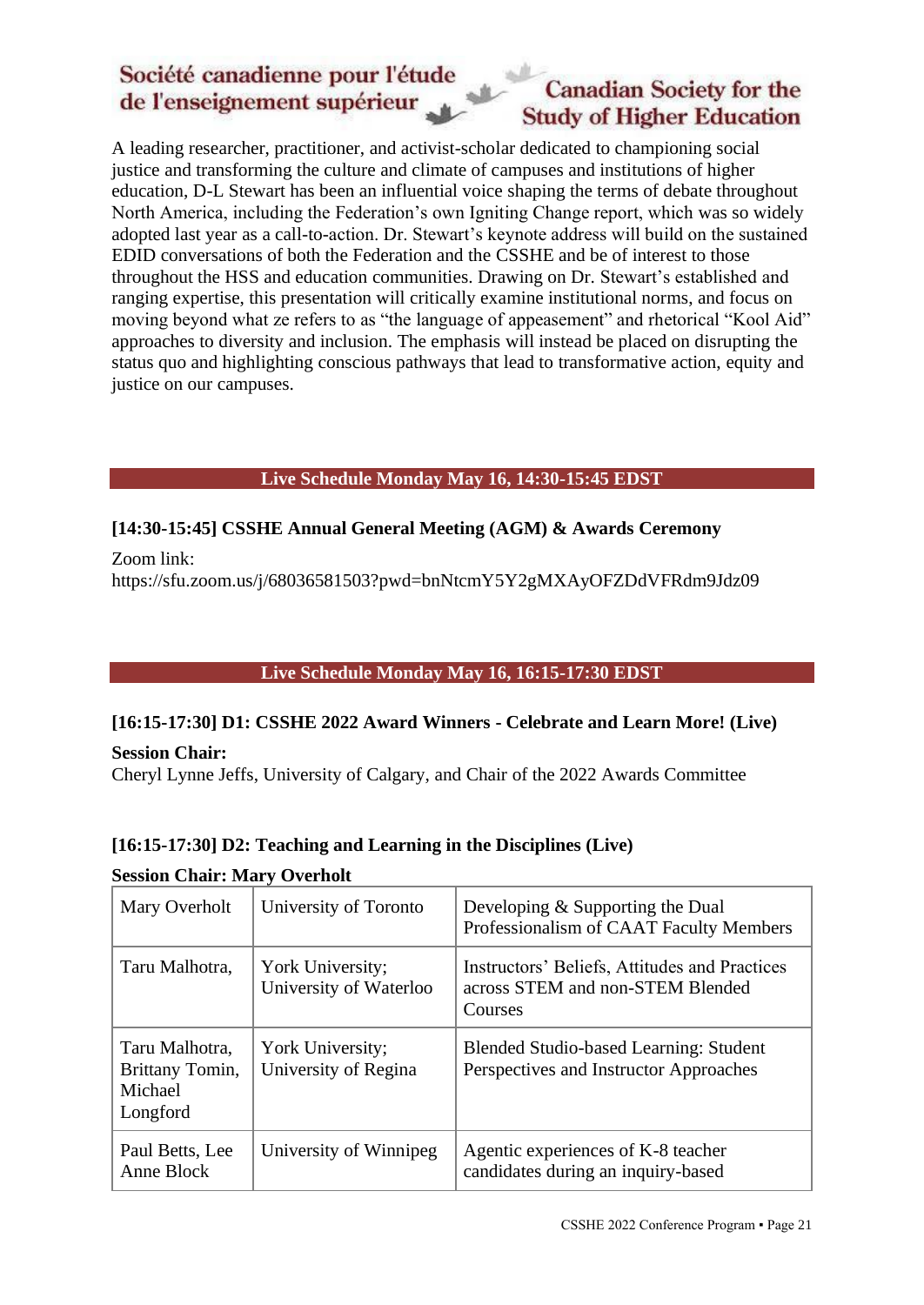|  | professional learning project |
|--|-------------------------------|
|--|-------------------------------|

## <span id="page-21-0"></span>**[16:15-17:30] D3: Diverse Student Transition and Participation (Live)**

## **Session Chair: Angela Elizabeth Houle**

| Angela<br>Elizabeth Houle,<br>Aubrey Jean<br>Hanson, Erin<br>Elizabeth Spring | University of<br>Saskatchewan;<br>University of Calgary | Oo'mahn'istay Iikakimaaks: You've Got a<br>Story - Next Steps to a New Beginning                                                                                 |
|-------------------------------------------------------------------------------|---------------------------------------------------------|------------------------------------------------------------------------------------------------------------------------------------------------------------------|
| Brandy L. Usick                                                               | University of Manitoba                                  | Supporting students with family<br>responsibilities: An examination of Western<br>Canadian research-intensive universities'<br>policies, services, and programs. |
| Clayton Smith                                                                 | University of Windsor                                   | Outcomes of Peer Mentoring for Pre-Service<br>Teachers in a Post-secondary Concurrent<br><b>Education Program</b>                                                |
| Nadia Qureshi,<br>Lance<br>McCready                                           | OISE, University of<br>Toronto                          | Black Students' Access to STEM<br>Undergraduate Studies via Transitional<br><b>Education Programs</b>                                                            |

# <span id="page-21-1"></span>**[16:15-17:30] D4: Roundtable 2 (Live)**

#### **Session Chair: Amad Al-Azzawi**

| Amad Al-<br>Azzawi | OISE, University of<br><b>Toronto</b> | The Diffusion and Isomorphism of Clinical<br>Training in The United Arab Emirates<br><b>Pharmacy Schools</b>                                                                                    |
|--------------------|---------------------------------------|-------------------------------------------------------------------------------------------------------------------------------------------------------------------------------------------------|
| Ezgi Ozyonum       | Concordia University                  | Braiding Knowledges to Dismantle<br>Internationalization of Colonial Knowledge<br>Production: An analysis of decolonial<br>curriculum and pedagogy practices at a<br><b>Canadian University</b> |
| Alexander Gavu     | University of<br>Saskatchewan         | Internal Quality Assurance in Higher<br>Education: A Comparative Analysis of<br>Provisions and Practices in Canada and<br>Ghana.                                                                |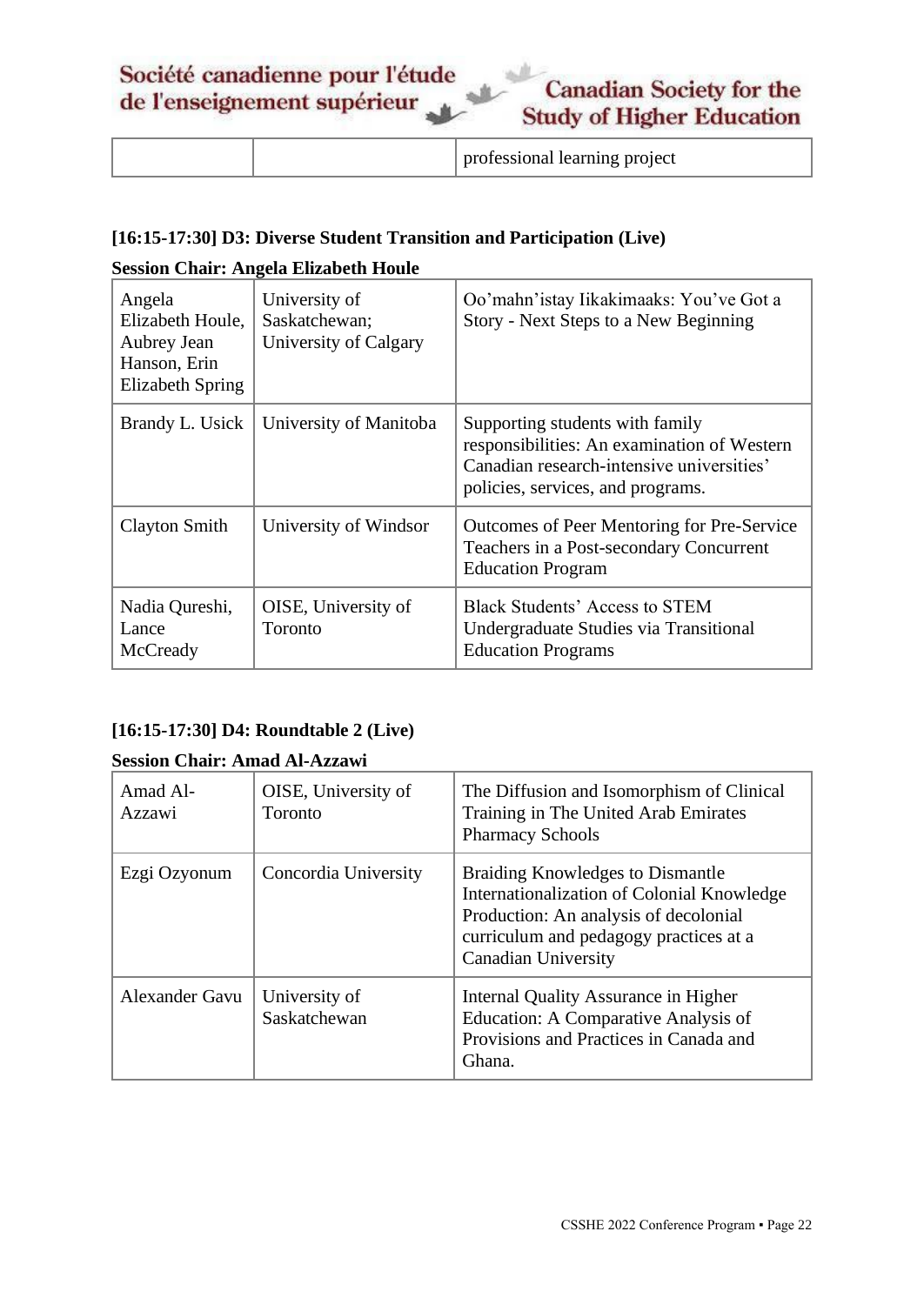**Live Schedule Tuesday May 17, 11:00-12:15 EDST**

#### <span id="page-22-1"></span><span id="page-22-0"></span>**[11:00-12:15] E1: Workshop - Shifting the Focus: Effectively engaging students to decenter, disrupt and dismantle dominant discourse in higher education (Live)**

| Punita Lumb | OISE, University of<br>Toronto | Participants will explore examples and<br>decolonial perspectives on working with<br>'marginalized' students to co-create spaces of<br>disruption and resilience in post-secondary<br>institutions. Participants will: Explore how to<br>engage and center 'marginalized' student<br>communities beyond EDI frameworks;<br>Explore how spaces can center ways of<br>knowing and being that resist dominant<br>ideologies. |
|-------------|--------------------------------|---------------------------------------------------------------------------------------------------------------------------------------------------------------------------------------------------------------------------------------------------------------------------------------------------------------------------------------------------------------------------------------------------------------------------|
|-------------|--------------------------------|---------------------------------------------------------------------------------------------------------------------------------------------------------------------------------------------------------------------------------------------------------------------------------------------------------------------------------------------------------------------------------------------------------------------------|

## <span id="page-22-2"></span>**[11:00-12:15] E2: Invited Session: Panel 2: "Conversation in Higher Education: Questioning the Foundations, Emerging Professions" (Live)**

| Paul Axelrod         | <b>York University</b>         | Academic Freedom and Its Constraints: A<br><b>Complex History</b>                                                              |
|----------------------|--------------------------------|--------------------------------------------------------------------------------------------------------------------------------|
| Eric Lavigne         | OISE, University of<br>Toronto | Examining 50 Years of Research on<br>Administration in the Canadian Journal of<br><b>Higher Education</b>                      |
| Benjamin Laskar      | <b>Centennial College</b>      | Continued growth, increasing complexity:<br>Examining the evolving role of the Canadian<br>educational developer               |
| Stephen<br>MacGregor | OISE, University of<br>Toronto | Institutionally Embedded Professionals'<br>Perspectives on Knowledge Mobilization:<br>Findings From a Developmental Evaluation |

#### **Panel Chair: Merli Tamtik**

**Note:** Panel 1 and 2 are two sessions of an invited panel: CSSHE 50th Anniversary: Looking Back and Looking Forward into Higher Education in Canada. The papers in these two sessions are published in a special issue of CJHE. [https://journals.sfu.ca/cjhe/index.php/cjhe/index.](https://can01.safelinks.protection.outlook.com/?url=https%3A%2F%2Fjournals.sfu.ca%2Fcjhe%2Findex.php%2Fcjhe%2Findex&data=04%7C01%7Cleping.mou%40mail.utoronto.ca%7Cd1041f1e422647521ca508da07649619%7C78aac2262f034b4d9037b46d56c55210%7C0%7C0%7C637830425858866083%7CUnknown%7CTWFpbGZsb3d8eyJWIjoiMC4wLjAwMDAiLCJQIjoiV2luMzIiLCJBTiI6Ik1haWwiLCJXVCI6Mn0%3D%7C3000&sdata=DSsxkK2QUNlO%2BDkHt2AHfGWpYT4I%2BoVO3MNxJZH3mcM%3D&reserved=0)

## <span id="page-22-3"></span>**[11:00-12:15] E3: Panel: An Exploration of Meditative Inquiry in Diverse Contexts (Live)**

**Panel Chair:** Susan Brigham

| Susan Brigham | Mount St. Vincent<br>University | <b>Exploring the Connections between</b><br><b>Africentric Principles and Meditative</b> |
|---------------|---------------------------------|------------------------------------------------------------------------------------------|
|               |                                 | Inquiry: Understanding their Significance                                                |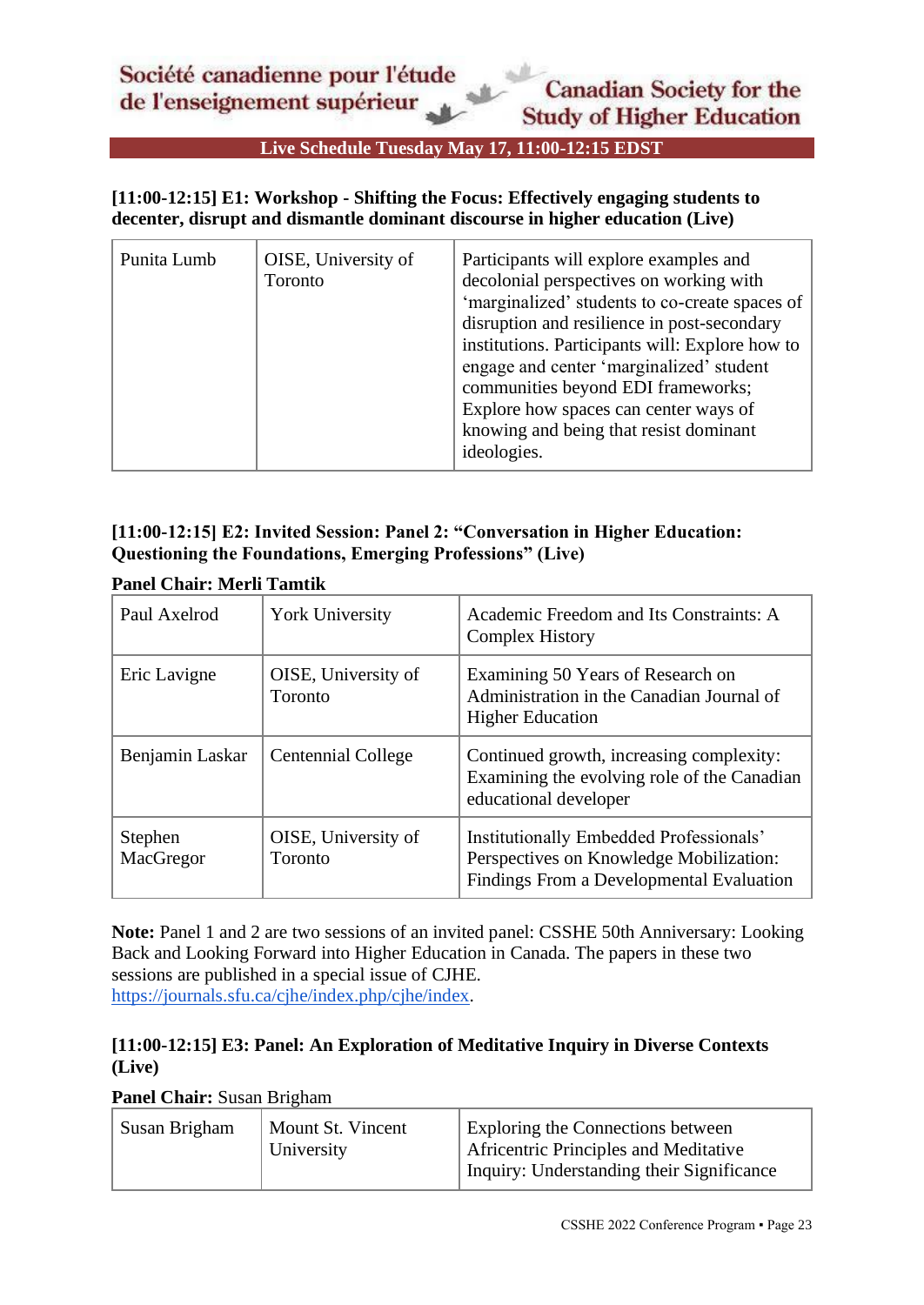**Canadian Society for the Study of Higher Education** 

|                      |                                 | for Teaching and Learning in Adult<br><b>Educational Contexts</b>      |
|----------------------|---------------------------------|------------------------------------------------------------------------|
| <b>Adrian Downey</b> | Mount St. Vincent<br>University | Mindset and Meditative Inquiry                                         |
| Diane Obed           | Mount St. Vincent<br>University | Synergies between Indigenous Ways of<br>Knowing and Meditative Inquiry |
| David Sable          | <b>St Mary's University</b>     | Meditative Inquiry and Mindfulness                                     |

#### <span id="page-23-1"></span>**[11:00-12:15] E4: Scholarship of Teaching and Learning (Live)**

| <b>Panel Chair: Adam Davies</b> |                                                  |                                                                                                                            |
|---------------------------------|--------------------------------------------------|----------------------------------------------------------------------------------------------------------------------------|
| <b>Adam Davies</b>              | University of Guelph                             | Maddening of Pre-Service Early<br><b>Childhood Education: Disrupting</b><br>Professionalization                            |
|                                 | Pheroze Unwalla   University of British Columbia | The Impacts of Emotion(ality) and<br><b>Emotive Writing: A SOTL Project</b><br>in a Middle East Studies (MES)<br>Classroom |

#### **Live Schedule Tuesday May 17, 12:45-14:00 EDST**

#### <span id="page-23-2"></span><span id="page-23-0"></span>**[12:45-14:00] F1: Panel: Emerging Research on/by Emerging Scholars: The Growth of the Academic Profession in These Pandemic Times (Live)**

#### **Session Chair: Alison Elizabeth Jefferson; Session Organizer: Amy Scott Metcalfe**

| Jefferson      | Alison Elizabeth   University of Toronto | Doctoral socialization in a time of<br>pandemic: Inequity in the new social field                            |
|----------------|------------------------------------------|--------------------------------------------------------------------------------------------------------------|
| Eya Benhassine | Universite de Montreal                   | Early-career Academics: A gender-based<br>analysis                                                           |
| Roshni Kumari  | University of British<br>Columbia        | Perceptions of Higher educational<br>internationalization in Canada: Viewpoints<br>of early-career academics |

#### <span id="page-23-3"></span>**[12:45-14:00] F2: International and Comparative Higher Education (Live)**

#### **Session Chair: You Zhang**

| You Zhang<br>  OISE, University of<br>The Role of Asian and European Regional |
|-------------------------------------------------------------------------------|
|-------------------------------------------------------------------------------|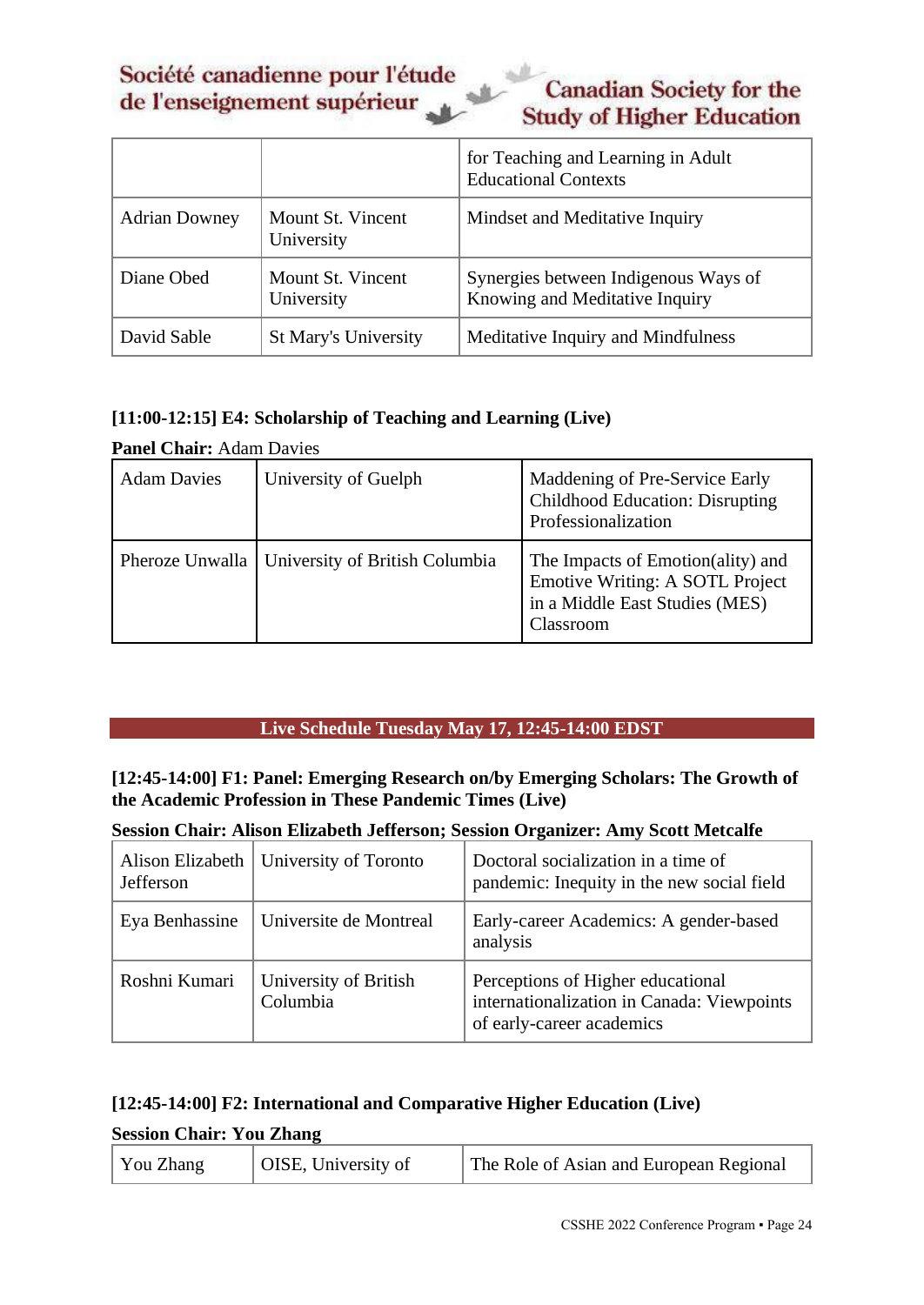# **Canadian Society for the Study of Higher Education**

|               | Toronto                        | University Associations in the Global<br><b>Higher Education Field</b>                                   |
|---------------|--------------------------------|----------------------------------------------------------------------------------------------------------|
| Shangcao Yuan | OISE, University of<br>Toronto | Governance (System-Level) of Private<br>Higher Education: A Comparative Case<br>Study of Japan and China |

# <span id="page-24-0"></span>**[12:45-14:00] F3: Complexities in Student Participation and Career Transitions (Live)**

| Jing Xiao,<br><b>Nataliia</b><br>Zakharchuk | University of<br>Saskatchewan                      | Impact of the COVID-19 Pandemic on<br>International Students at a Canadian<br>University                       |
|---------------------------------------------|----------------------------------------------------|----------------------------------------------------------------------------------------------------------------|
| Daniel Corral,<br>Joshua Grondin            | OISE, University of<br>Toronto                     | An Analysis of Differences in Canadian<br>Student Loan Debt and Repayment by Race<br>and Immigration Status    |
| Shannon<br>McKechnie,<br>Melody Viczko      | <b>Western University</b>                          | Perspectives on the emerging post-<br>pandemic university through student<br>employability policy and practice |
| Jenny<br>Richmond-<br><b>Bravo</b>          | King's University College<br>at Western University | The King's Promise $- A$ Co-curricular<br><b>Approach to Career Development</b>                                |

## **Session Chair: Joshua Grondin**

## <span id="page-24-1"></span>**[12:45-14:00] F4: Institutional Missions and Representations (Live)**

## **Session Chair: Michael Denis O'Shea**

| <b>Michael Denis</b><br>O'Shea                                                | OISE, University of<br>Toronto                            | A revised look at the university missions of<br>US universities during the era of<br>democratic decline: conformity,<br>transformation, or resistance? |
|-------------------------------------------------------------------------------|-----------------------------------------------------------|--------------------------------------------------------------------------------------------------------------------------------------------------------|
| Catherine<br>Larouche,<br>Ashley Byrne,<br>Camille<br>Larouche, Lucie<br>Héon | Université du Québec à<br>Chicoutimi; Université<br>Laval | Un aperçu de la diversité et de l'inclusion<br>dans les plans stratégiques des universités<br>francophones canadiennes                                 |
| Zhenyang Xu                                                                   | Michigan State University                                 | How top-ranked Chinese universities use<br>Twitter to engage international audience?                                                                   |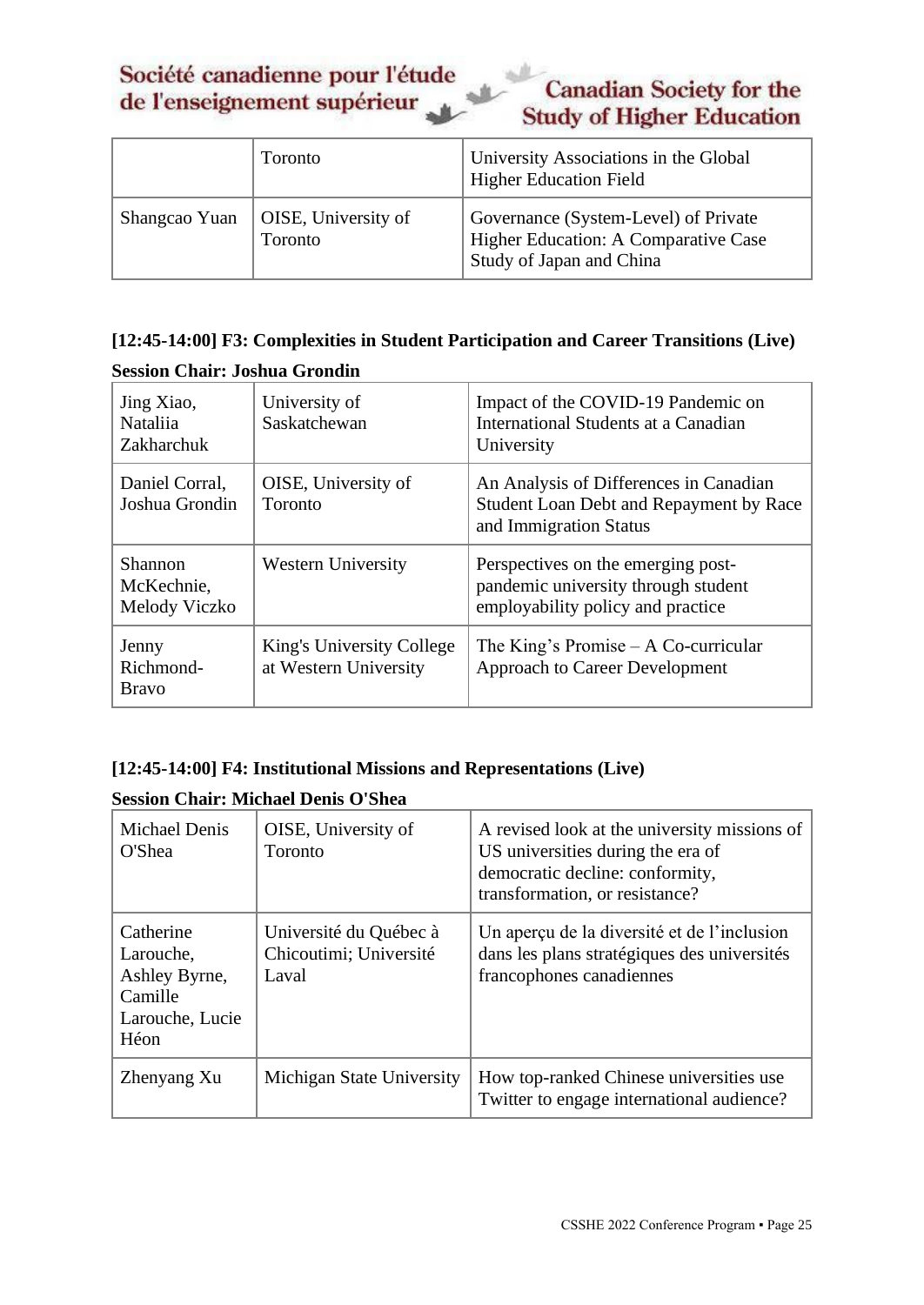# **Live Schedule Tuesday May 17, 14:30-15:45 EDST**

## <span id="page-25-1"></span><span id="page-25-0"></span>**[14:30-15:45] G1: Workshop - Participatory Photography: Methods to Explore Diverse Populations in Higher Education Research (Live)**

| Cheryl Jeffs,<br>Susan Beatty,<br>K. Alix Hayden | University of Calgary | Participatory photography methods are<br>ideally suited to engage diverse<br>populations in higher education research.<br>Aligned with the goals of community-<br>based participatory research (CBPR) to<br>balance power, build trust, and share<br>ownership, participants in this workshop<br>will explore and experience the<br>collaborative opportunities of participatory<br>photography. |
|--------------------------------------------------|-----------------------|--------------------------------------------------------------------------------------------------------------------------------------------------------------------------------------------------------------------------------------------------------------------------------------------------------------------------------------------------------------------------------------------------|
|--------------------------------------------------|-----------------------|--------------------------------------------------------------------------------------------------------------------------------------------------------------------------------------------------------------------------------------------------------------------------------------------------------------------------------------------------------------------------------------------------|

#### <span id="page-25-2"></span>**[14:30-15:45] G2: Contemporary Issues in Higher Education (Live)**

#### **Session Chair: Mengge Wu**

| Mengge Wu                                      | University of<br>Saskatchewan                                        | <b>Student Perspectives on Sexual Violence</b><br>Interventions and Preventions in Higher<br>Education                                                                           |
|------------------------------------------------|----------------------------------------------------------------------|----------------------------------------------------------------------------------------------------------------------------------------------------------------------------------|
| Christie Schultz                               | University of Regina                                                 | Expectations and experiences of<br>microcredentials in higher education in<br>Canada since the onset of the Covid-19<br>pandemic: Transitions, growth, gaps and<br>opportunities |
| Linda Pardy,<br>Tamara Leary                   | University of the Fraser<br>Valley;<br><b>Royal Roads University</b> | Down the Rabbit Hole: From<br><b>Administration to Faculty</b>                                                                                                                   |
| Eric Lavigne,<br>Summer<br>Cowley, Creso<br>Sá | OISE, University of<br>Toronto                                       | <b>Recruiting Firms and Canadian University</b><br>Presidents: Job Advertisements from 1987<br>to 2017                                                                           |

## <span id="page-25-3"></span>**[14:30-15:45] G3: Panel: AI & AI: Exploring the Contemporary Intersections of Artificial Intelligence and Academic Integrity (Live)**

#### **Panel Chair: Rahul Kumar**

| Rahul Kumar | <b>Brock University</b> | <b>Ethical application with practical examples</b> |
|-------------|-------------------------|----------------------------------------------------|
| Michael     | <b>Brock University</b> | Implications on labour                             |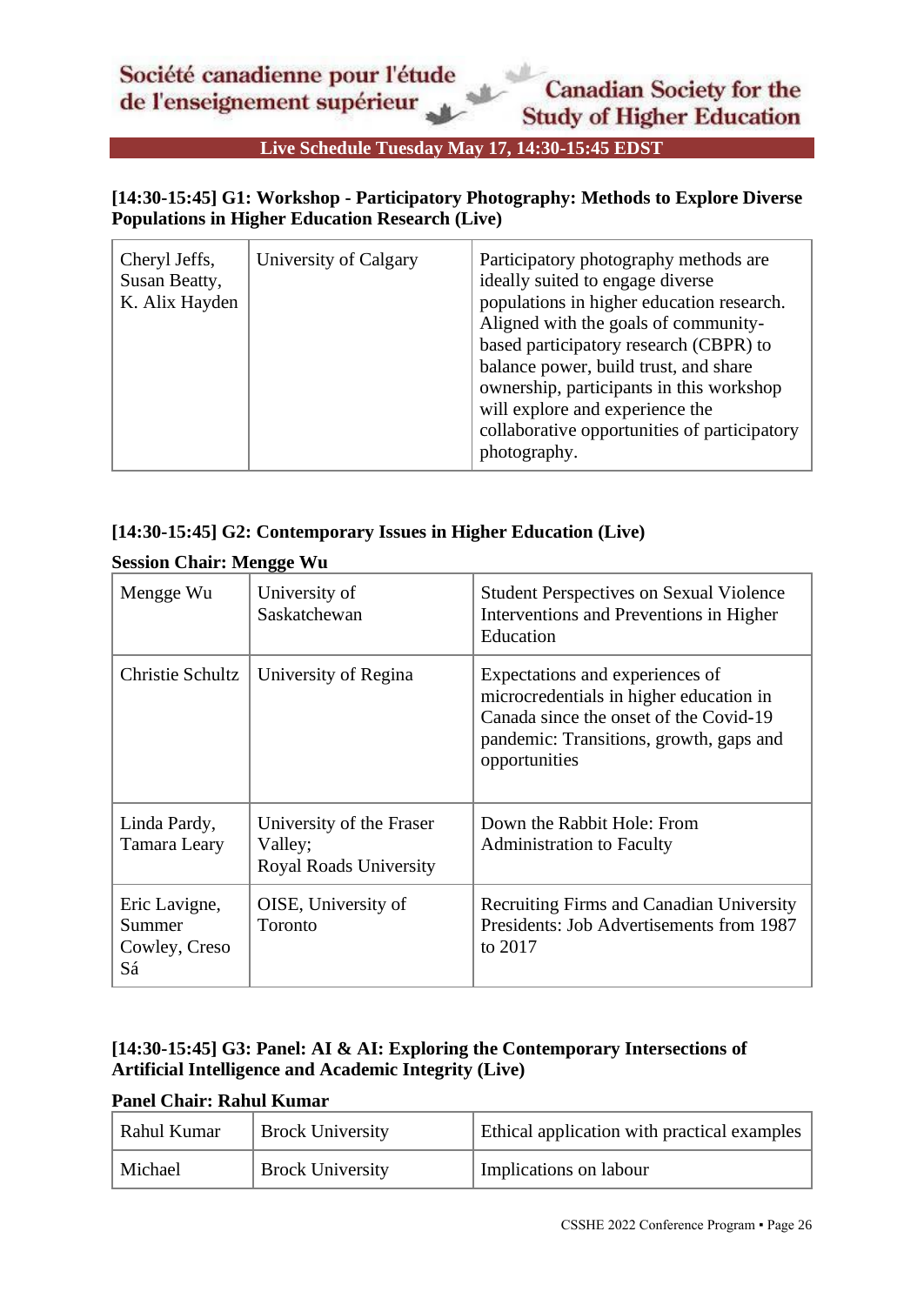# **Canadian Society for the Study of Higher Education**

| Mindzak              |                       |                                                     |
|----------------------|-----------------------|-----------------------------------------------------|
| <b>Ryan Morrison</b> | George Brown          | Large language models: An overview for<br>educators |
| Sarah Eaton          | University of Calgary | Academic integrity and assessment                   |

# <span id="page-26-1"></span>**[14:30-15:45] G4: Graduate Student Experiences and Career Transitions (Live) Session Chair: Kumari Archana**

| Kumari<br>Archana  | National Institute of<br>Educational Planning and<br>Administration | Educational Experiences of Dalits Ph.D.<br>Scholar in India: Inclusion or Exclusion?                                  |
|--------------------|---------------------------------------------------------------------|-----------------------------------------------------------------------------------------------------------------------|
| Sue Hampton        | University of British<br>Columbia                                   | Counter-narratives of PhD graduates                                                                                   |
| Randolph<br>Wimmer | University of Alberta                                               | We Don't Do That for Other Students:<br>Developing a Bridging Program for<br><b>Internationally Educated Teachers</b> |

# **Live Schedule Tuesday May 17, 16:15-17:30 EDST**

## <span id="page-26-2"></span><span id="page-26-0"></span>**[16:15-17:30] H1: Panel: Practising Community Engaged Learning (Live)**

#### **Panel Moderator:**

Dr. David Peacock, Director, Community Service-Learning, University of Alberta

#### **Discussants:**

Dr. Jennifer Esmail Director, Centre for Community Partnerships University of Toronto

Susan Grossman Director, Centre for Community Engaged Learning University of British Columbia

Amelia Merrick PhD Candidate OISE, University of Toronto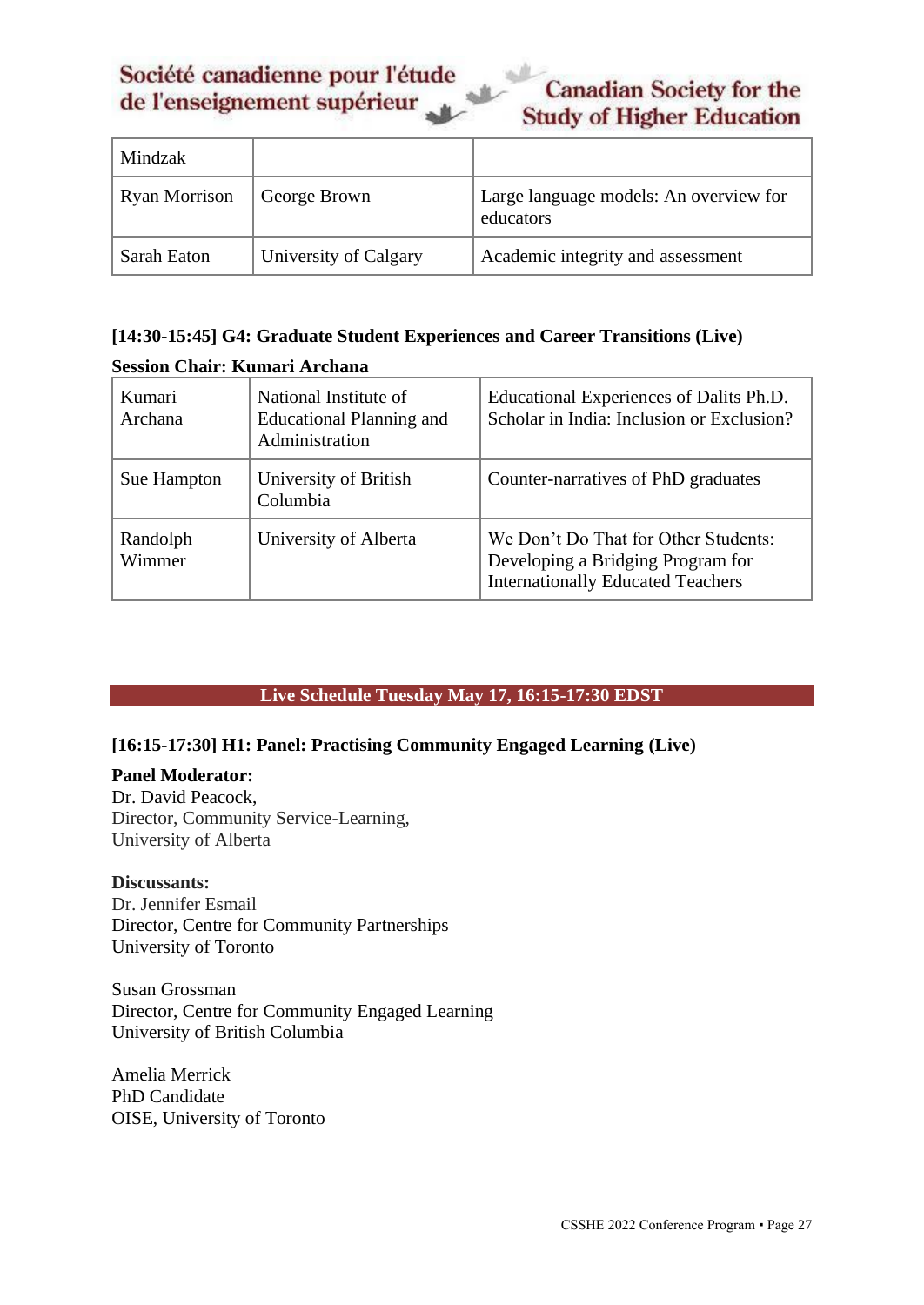# **Canadian Society for the Study of Higher Education**

**Description:** In this moderated discussion, three seasoned community engaged learning practitioners and one work-integrated learning graduate student will canvass the challenges in Canadian higher education today for academic experiential learning programs that seek to partner with social sector organizations for social change. Is there more to learning than employability and jobs?

## <span id="page-27-1"></span>**[16:15-17:30] H2: Equity Policies and Initiatives (Live)**

## **Session Chair: Mara De Giusti**

| Mara De Giusti<br>Bordignon,<br>Melody Viczko | <b>Western University</b>                           | Thinking about policy conflicts of<br>academic labour and gender roles during<br>the COVID-19 pandemic |
|-----------------------------------------------|-----------------------------------------------------|--------------------------------------------------------------------------------------------------------|
|                                               | Julia R Burnham   University of British<br>Columbia | Discursive Analysis of Equity Initiatives<br>in the Canada Research Chair Program                      |

# <span id="page-27-2"></span>**[16:15-17:30] H4: Evaluation of Teaching (Live)**

#### **Session Chair: John P Egan**

| John P Egan              | University of Auckland     | Academic Leaders, Power, and Peer<br>Review of Teaching: A Pilot Study                                                       |
|--------------------------|----------------------------|------------------------------------------------------------------------------------------------------------------------------|
| Amanda Kelly<br>Ferguson | <b>McMaster University</b> | <b>Evaluation of Post-Secondary Teaching</b><br>Using Student Evaluations of Teaching<br>(SET): Pilot Testing a New Approach |

#### **On-Demand/ Pre-Recorded Programming**

#### <span id="page-27-3"></span><span id="page-27-0"></span>**OD2**

| Summer Cowley   OISE, University of Toronto   Institutional Prestige and Career<br><b>Stratification of Canadian University</b><br>Presidents |  |
|-----------------------------------------------------------------------------------------------------------------------------------------------|--|
|-----------------------------------------------------------------------------------------------------------------------------------------------|--|

#### <span id="page-27-4"></span>**OD3**

| Janine<br>Jongbloed,<br><b>Lesley Andres</b> | University of British<br>Columbia | Gendered "family care work" and<br>employment during the COVID-19<br>pandemic through the lens of |
|----------------------------------------------|-----------------------------------|---------------------------------------------------------------------------------------------------|
|                                              |                                   | educational attainment                                                                            |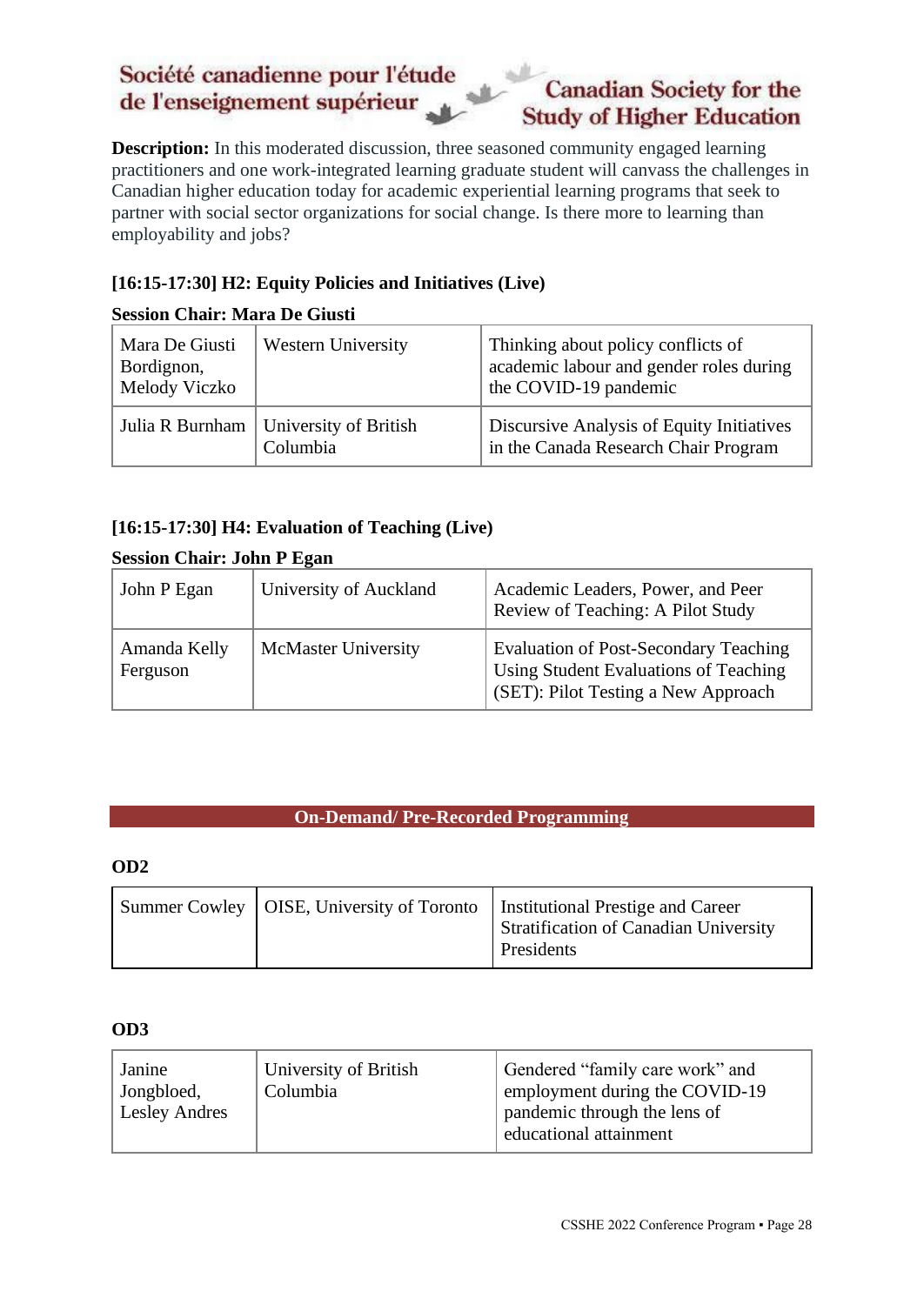

# <span id="page-28-0"></span>**OD4**

| Jesse A. Staats |  | OISE, University of Toronto   Decolonizing and Indigenizing<br><b>Bicameral University Governance in</b><br>Ontario? |
|-----------------|--|----------------------------------------------------------------------------------------------------------------------|
|-----------------|--|----------------------------------------------------------------------------------------------------------------------|

#### <span id="page-28-1"></span>**OD6**

| Tina Beynen | <b>Carleton University</b> | Facilitating the development of<br>students' assessment literacy during<br>the transition to university |
|-------------|----------------------------|---------------------------------------------------------------------------------------------------------|
|-------------|----------------------------|---------------------------------------------------------------------------------------------------------|

#### <span id="page-28-2"></span>**OD8**

| University of Waterloo;<br><b>Brandon Allan</b><br>Western University;<br>Dickson,<br>University of Toronto<br>Douglas<br>Woolford | Summarizing and Comparing<br><b>Effective Active Learning Pedagogies</b><br>for Post-Secondary Data Science<br>Education |
|------------------------------------------------------------------------------------------------------------------------------------|--------------------------------------------------------------------------------------------------------------------------|
|------------------------------------------------------------------------------------------------------------------------------------|--------------------------------------------------------------------------------------------------------------------------|

#### <span id="page-28-3"></span>**OD9**

| Monika Moore                       | Tensions in Equitable Disciplinary |
|------------------------------------|------------------------------------|
| <b>OISE, University of Toronto</b> | Teaching and Learning              |

#### <span id="page-28-4"></span>**OD13**

#### <span id="page-28-5"></span>**OD14**

| Tina Beynen | <b>Carleton University</b> | "We're in university, but we don't<br>really feel like that" Transitioning<br>from high school into university<br>during the Covid-19 global<br>pandemic. |
|-------------|----------------------------|-----------------------------------------------------------------------------------------------------------------------------------------------------------|
|-------------|----------------------------|-----------------------------------------------------------------------------------------------------------------------------------------------------------|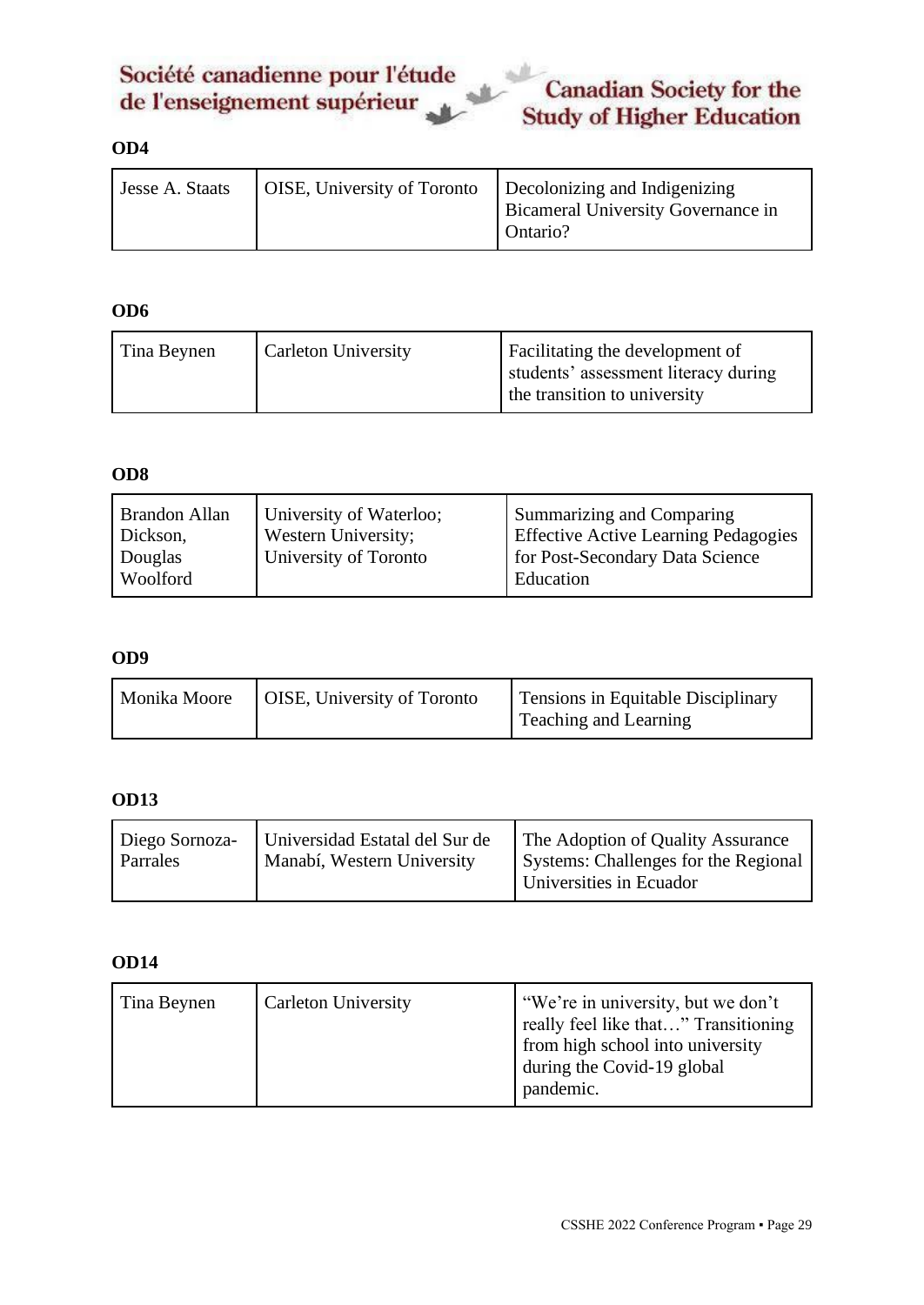

# <span id="page-29-0"></span>**OD15**

| Barbara Kubica | Heather Kanuka, University of Alberta | Reimagining Access for<br><b>Underrepresented Remote Students</b><br>in Northern Canada |
|----------------|---------------------------------------|-----------------------------------------------------------------------------------------|
|                |                                       |                                                                                         |

## <span id="page-29-1"></span>**OD17**

| Concordia University<br>Nadine S<br>Bekkouche | Thinking about quitting: The<br>relationship between thoughts of<br>attrition and mental health among<br>Masters students |
|-----------------------------------------------|---------------------------------------------------------------------------------------------------------------------------|
|-----------------------------------------------|---------------------------------------------------------------------------------------------------------------------------|

#### <span id="page-29-2"></span>**OD18**

| Lisa Ruth<br>Brunner,<br>Capucine<br>Coustere, Karun<br>Karki, Takhmina<br>Shokirova,<br>Negar Valizadeh | University of British Columbia;<br>Université Laval;<br>University of the Fraser Valley;<br>University of Regina;<br>University of Ottawa | International graduate students as<br>labour: Adding 'creation' to the<br>'cash, competition, or charity' global<br>imaginary |
|----------------------------------------------------------------------------------------------------------|-------------------------------------------------------------------------------------------------------------------------------------------|-------------------------------------------------------------------------------------------------------------------------------|
|----------------------------------------------------------------------------------------------------------|-------------------------------------------------------------------------------------------------------------------------------------------|-------------------------------------------------------------------------------------------------------------------------------|

#### <span id="page-29-3"></span>**OD20**

| Danielle<br><b>Gardiner Milln</b> | University of Manitoba | "Not the Limit of Our Imagination":<br><b>Exploring Student Advocacy in</b><br>Support of Universal Higher<br>Education |
|-----------------------------------|------------------------|-------------------------------------------------------------------------------------------------------------------------|
|                                   |                        |                                                                                                                         |

#### <span id="page-29-4"></span>**OD21**

| Anna R<br>Lippman | <b>York University</b> | Who's Classroom? Disrupting<br>Eurocentricity with hip-hop based |
|-------------------|------------------------|------------------------------------------------------------------|
|                   |                        | pedagogy                                                         |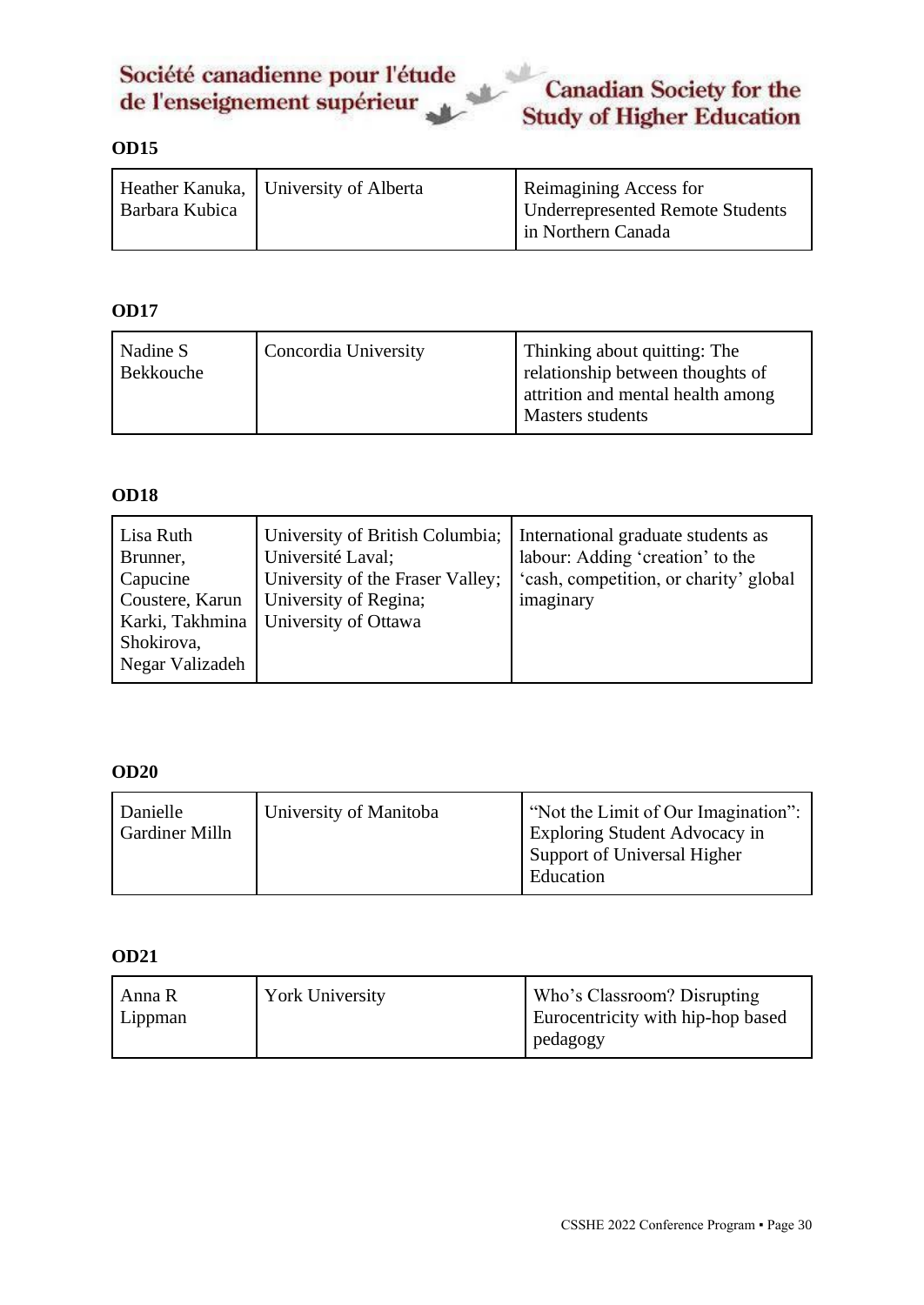# <span id="page-30-2"></span>**Canadian Society for the Study of Higher Education**

<span id="page-30-0"></span>

| <b>Networking Lounge</b> |       |                                                                                                                                                                                                                                                           |  |  |
|--------------------------|-------|-----------------------------------------------------------------------------------------------------------------------------------------------------------------------------------------------------------------------------------------------------------|--|--|
| May 15<br>$11:00-12:15$  | $A-5$ | Networking session<br>Meet CJHE (Canadian Journal of Higher<br>Education) editors<br>Moderator:<br>You Zhang, OISE, University of Toronto<br>Join Zoom Meeting<br>https://utoronto.zoom.us/j/89978795924<br>Meeting ID: 899 7879 5924<br>Passcode: 847041 |  |  |
| May 15<br>14:30-15:45    | $B-5$ | Networking session                                                                                                                                                                                                                                        |  |  |
| May 15<br>16:15-17:30    | $C-5$ | Networking session                                                                                                                                                                                                                                        |  |  |
| May 16<br>16:15-17:30    | $D-5$ | Networking session                                                                                                                                                                                                                                        |  |  |
| May 17<br>11:00-12:15    | $E-5$ | Networking session                                                                                                                                                                                                                                        |  |  |
| May 17<br>12:45-14:00    | $F-5$ | Networking session                                                                                                                                                                                                                                        |  |  |
| May 17<br>14:30-15:45    | $G-5$ | Networking session                                                                                                                                                                                                                                        |  |  |
| May 17<br>16:15-17:30    | $H-5$ | Networking session                                                                                                                                                                                                                                        |  |  |

#### **Chair and Moderator Information**

<span id="page-30-1"></span><https://www.federationhss.ca/sites/default/files/2022-01/Chairmoderatorbestpractices.pdf>

For pre-organized panels, the panel organizer(s) will be serving as the panel chair of the session. For the concurrent live sessions, we randomly assign *the first author of the first presentation as the session chair*. If you are not able to take the role, please let us know.

See in the links for [Congress message to hosts and chairs](https://drive.google.com/file/d/1XpKm0zt2Vuj0Nypq7qoM7AaWM3oKpTNI/view?usp=sharing) and [housekeeping notes for chairs](https://drive.google.com/file/d/1so-WuW47LhZYcEOzfUnQjrpC29tLKO-J/view?usp=sharing)  [and moderators.](https://drive.google.com/file/d/1so-WuW47LhZYcEOzfUnQjrpC29tLKO-J/view?usp=sharing)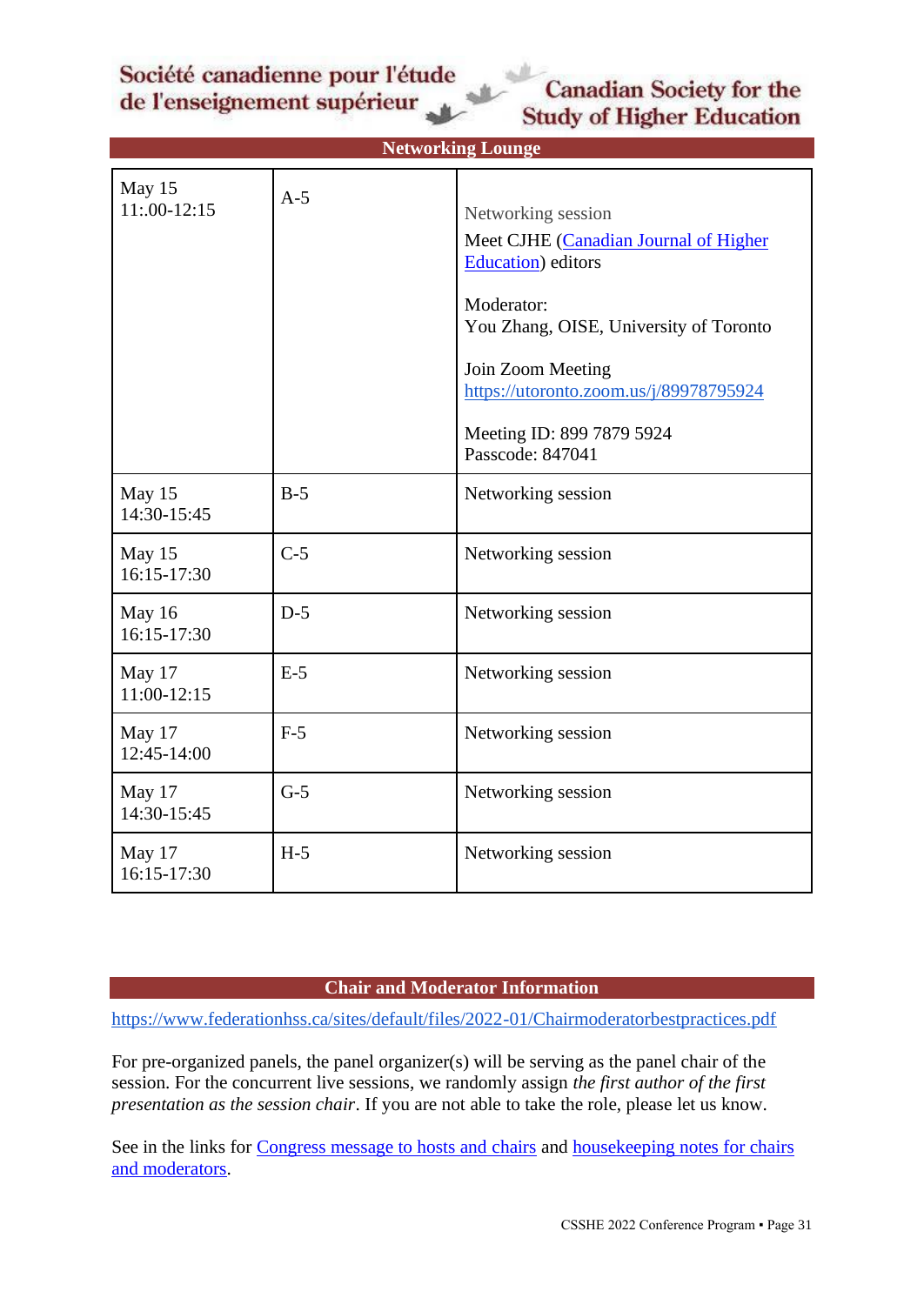#### **Preparing for the Conference**

<span id="page-31-0"></span>Guidance for presenters at this year's virtual Congress (including CSSHE) is available at

#### [Speaker service centre.](https://can01.safelinks.protection.outlook.com/?url=https%3A%2F%2Fwww.federationhss.ca%2Fen%2Fcongress%2Fcongress-2022%2Fspeaker-service-centre&data=04%7C01%7Cleping.mou%40mail.utoronto.ca%7C371e7d2df8e142b81d9a08da076cb1a6%7C78aac2262f034b4d9037b46d56c55210%7C0%7C0%7C637830461157230081%7CUnknown%7CTWFpbGZsb3d8eyJWIjoiMC4wLjAwMDAiLCJQIjoiV2luMzIiLCJBTiI6Ik1haWwiLCJXVCI6Mn0%3D%7C1000&sdata=1oYRQR0UeLgf0IVA7max8zSy%2FZ7%2BLH0hEdpgmaI%2Bilg%3D&reserved=0)

Please take the time to review the information provided carefully and, in the case of any technical queries about the online conference platform, please contact the Congress organizers directly.

Delegates received some of the files that you can also find on the Speaker Service Centre page by email, and we invite you to check them before the conference:

- $\bullet$  Fast facts for presenters helps with preparing for the conference
- Technical support \*This is important please save somewhere convenient!\* Technical support is provided by the Congress organizers and platform providers, not CSSHE. We cannot reply to any emails with technical support queries or requests.
- Live presentation *\*This is important too!\** Includes instructions on how to find sessions and some tips for live presenters
- Zoom information for presenters a useful guide to using Zoom

We recommend that you review the presentation recommendations published by Congress to improve the accessibility of your presentation:

[https://www.federationhss.ca/en/congress/about-congress/accessibility.](https://www.federationhss.ca/en/congress/about-congress/accessibility)

#### **Preview of the Virtual Conference Platform**

<span id="page-31-1"></span>Once you enter the platform, you will be able to choose the sessions from different societies. You may select 16-CSSHE to enter CSSHE 2022 conference.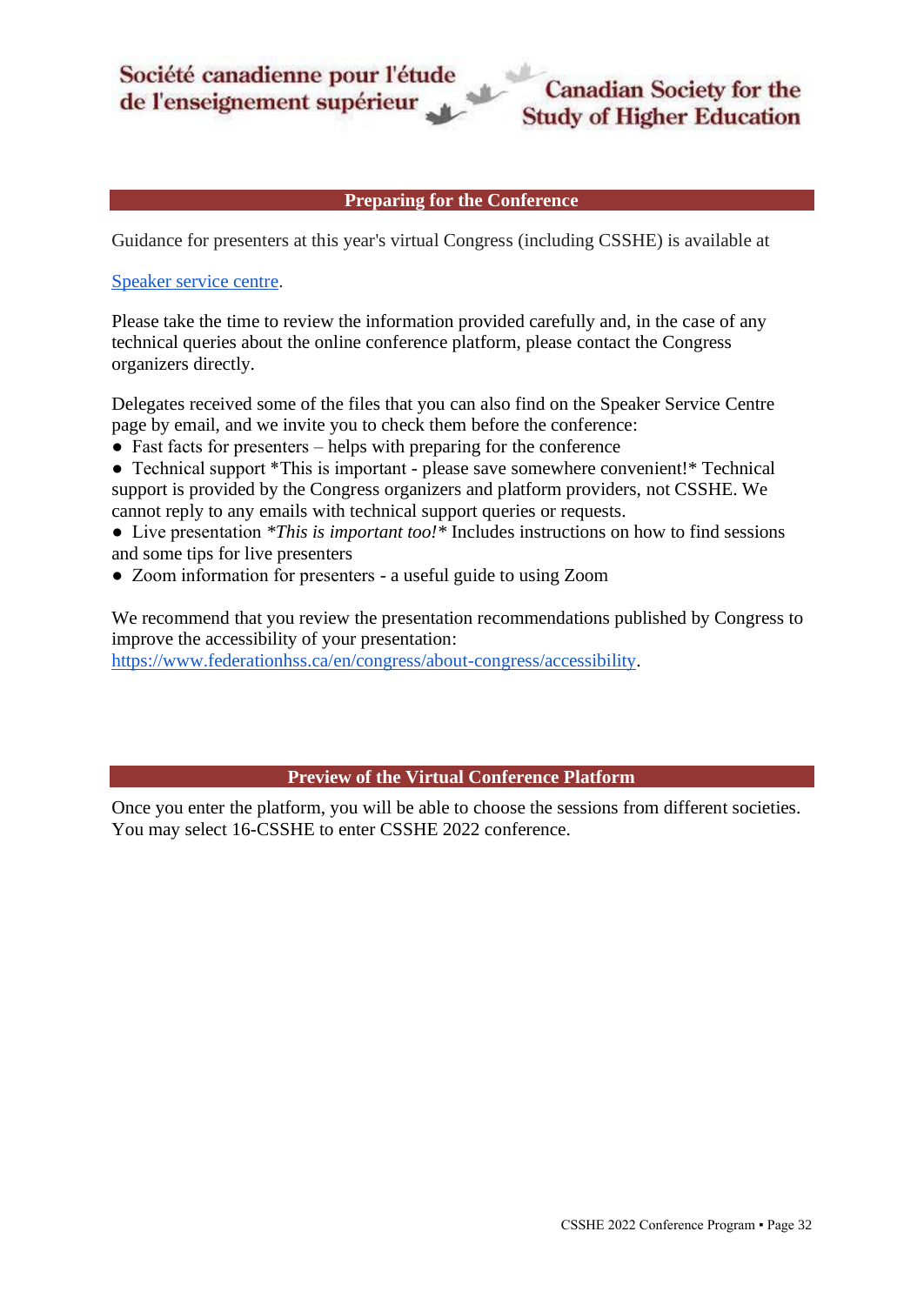# **Canadian Society for the Study of Higher Education**



After entering CSSHE 2022 conference page, you will be able to further explore Live sessions, On-Demand sessions, or Networking sessions. You can also click on the specific date to view the sessions offered in the three days, May 15, May 16, and May 17.

|               | Congress 2022                                                        |                   |                                                                                                                       |              |                              | Live Support | Q Search Event | C Language                       | $\Rightarrow$ Exit Event |
|---------------|----------------------------------------------------------------------|-------------------|-----------------------------------------------------------------------------------------------------------------------|--------------|------------------------------|--------------|----------------|----------------------------------|--------------------------|
|               | Lobby                                                                | Networking Lounge | Your sessions / Open events                                                                                           | Associations | Federation Hall              | Expo         | Event Bag      | Your Schedule                    |                          |
|               | 16 - CSSHE / SCÉÉS AII                                               |                   | 16 - CSSHE / SCÉÉS Live 16 - CSSHE / SCÉÉS Networking                                                                 |              | 16 - CSSHE / SCÉÉS On-Demand |              |                |                                  |                          |
| <b>May 15</b> | May 16 May 17                                                        |                   |                                                                                                                       |              |                              |              |                |                                  |                          |
|               |                                                                      |                   |                                                                                                                       |              |                              |              |                | Select Timezone I Reset Timezone |                          |
|               | Sunday, May 15<br>11:00 AM - 12:15 PM EDT<br>11:00 AM - 12:15 PM EDT |                   | A-1: Student Access, Pathways and Transitions<br><b>Attend Webcast</b>                                                | More info    |                              |              |                |                                  |                          |
|               | Sunday, May 15<br>11:00 AM - 12:15 PM EDT<br>11:00 AM - 12:15 PM EDT |                   | A-2: CSSHE/CJHE Invited Session: Student experience and equity issues in<br>higher education<br><b>Attend Webcast</b> | More info    |                              |              |                |                                  |                          |
|               | Sunday, May 15<br>11:00 AM - 12:15 PM EDT                            |                   | A-3: Higher Education Governance and Organization                                                                     |              |                              |              |                |                                  |                          |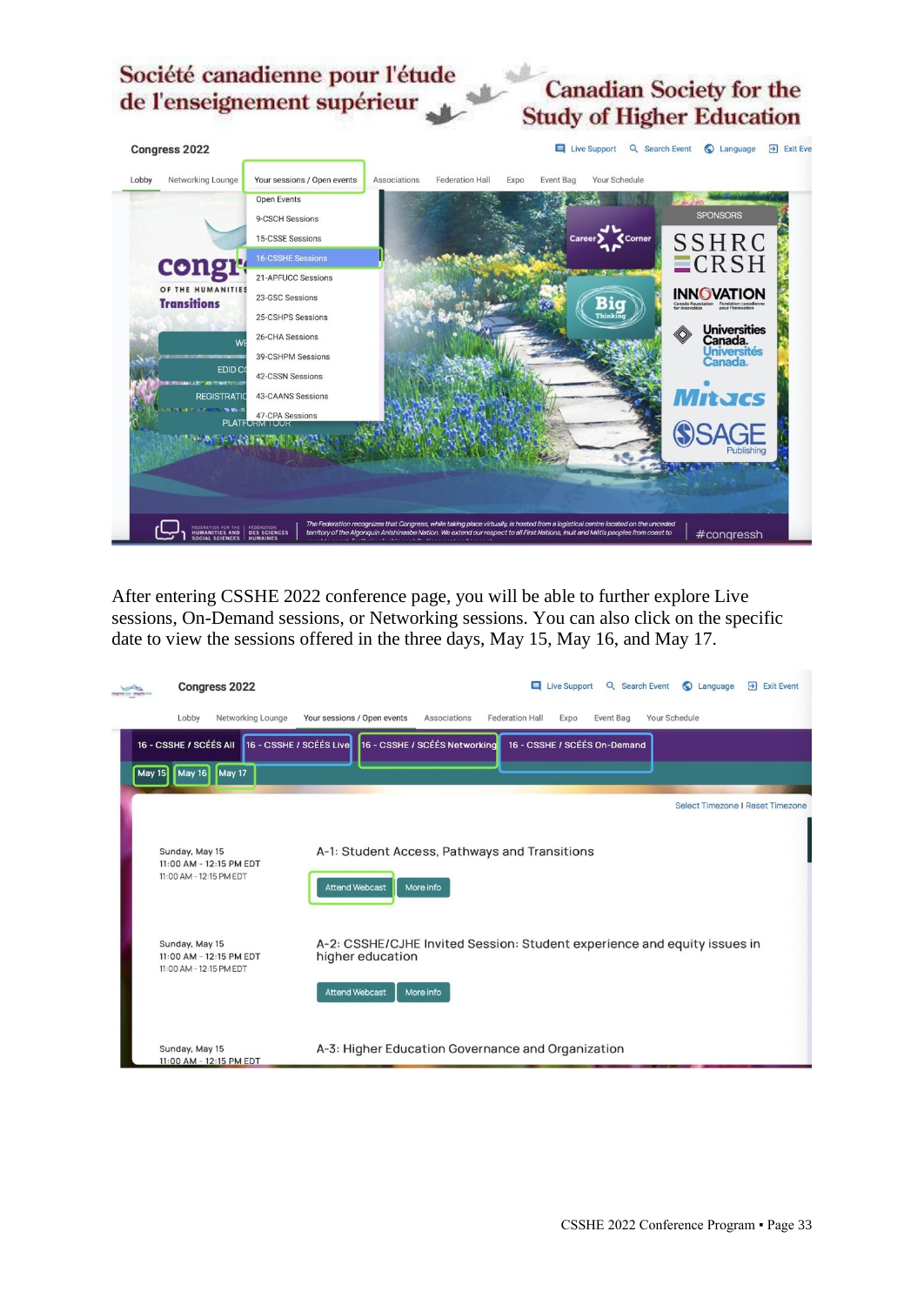

#### **Getting Help**

<span id="page-33-0"></span>Technical support is provided by the Congress organizers and platform providers, not CSSHE. We cannot reply to any emails with technical support queries or requests.

Each live session will have a Congress Event Technician and Room Monitor who remain in the virtual room throughout the session.

The company providing the virtual conference platform, Forj, will staff a help desk from 11:00 to 19:00 ESDT throughout Congress.

Please review [https://www.federationhss.ca/sites/default/files/2022-](https://www.federationhss.ca/sites/default/files/2022-01/TechnicalsupportduringCongress_0.pdf) [01/TechnicalsupportduringCongress\\_0.pdf](https://www.federationhss.ca/sites/default/files/2022-01/TechnicalsupportduringCongress_0.pdf) for details.

#### **Thank You, Conference Committee**

<span id="page-33-1"></span>Leping Mou, University of Toronto (Co-Chair) Paul Jenkins, University of Manitoba (Co-Chair)

Kenisha Blair-Walcott, University of Saskatchewan

Lisa Brunner, University of British Columbia

Julia Burnham, University of British Columbia

Hayfa Jafar, Centennial College

Cathy Kim, University of Toronto

Sandra Kouritzin, University of Manitoba

Heather Gray Lamm, University of Alberta

Michelle Nilson, Simon Fraser University

Victoria Parlatore, University of Toronto

Estefania Toledo, University of Toronto

Frances Tuer, McMaster University

Mengge Wu, University of Saskatchewan

You Zhang, University of Toronto